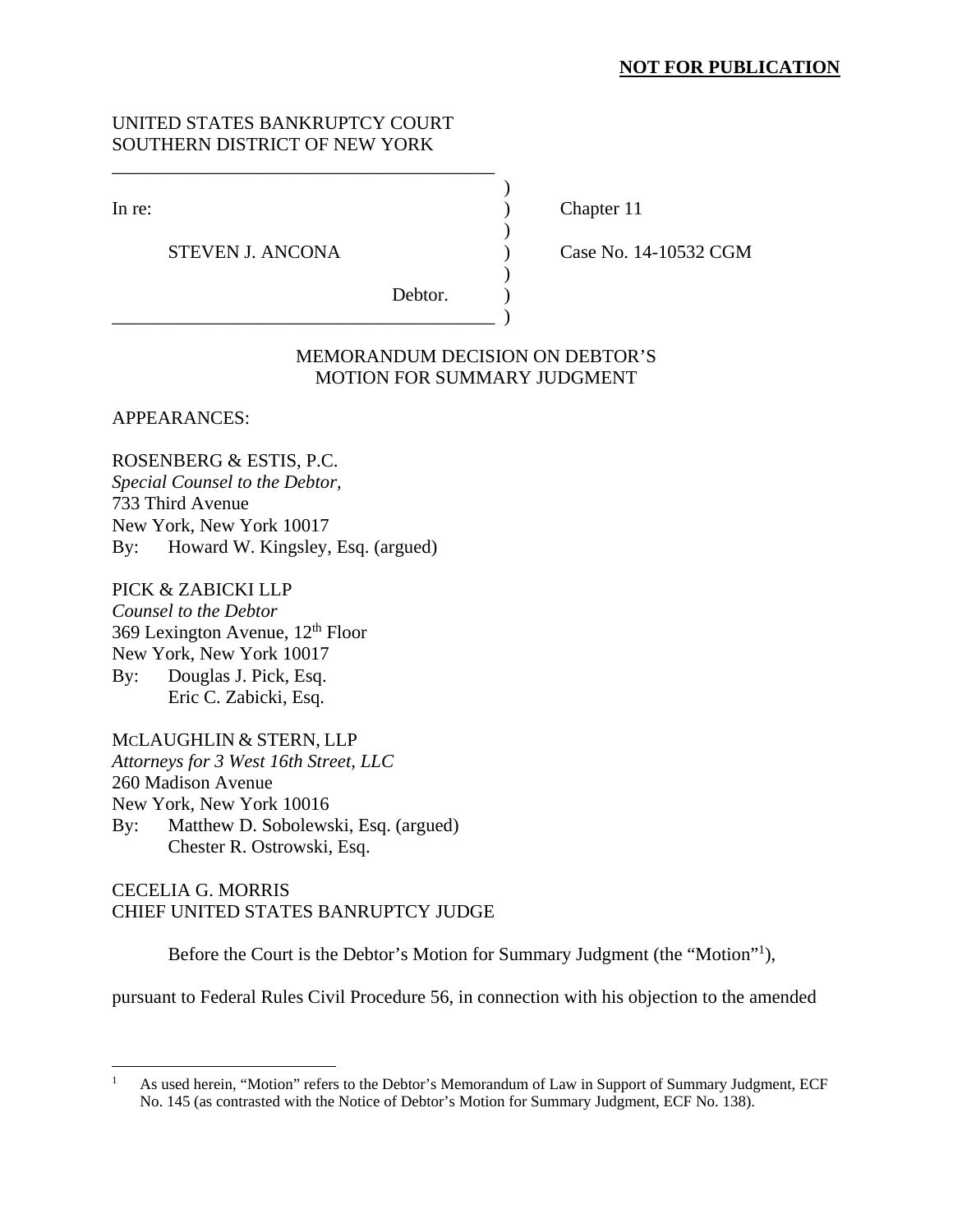claim of 3 West 16<sup>th</sup> Street LLC (the "Landlord") in this proceeding. For the reasons set forth below, the Motion is granted in part and denied in part.

#### **Jurisdiction**

The Court has subject matter jurisdiction pursuant to 28 U.S.C. § 1334 and the Standing Order of Reference signed by Chief Judge Loretta A. Preska dated January 31, 2012. This is a "core proceeding" under 28 U.S.C. §157(b)(2)(B) (allowance or disallowance of claims against the estate).

### **Background**

#### *The Parties and Building History*

Since 1945, the National Council of Young Israel ("NCYI"), the then owner of the building located at 3 West  $16<sup>th</sup>$  Street (the "Building"), had provided portions of space within the Building for the Sixteenth Street Synagogue ("Sixteenth Street") and Magen David of Union Square Synagogue ("DMUSS" and together with Sixteenth Street, the "Synagogues"). *See*  Landlord's Response to Debtor's Rule 7056-1 Statement of Undisputed Material Facts ¶¶ 2-3, ECF No. 150 ("Undisputed Facts Stmt"). In or around 1999, NCYI wanted to sell the Building "tenant free," and the Synagogues were asked to vacate. *Id.* at 4; Ancona Rule 1007-2 Aff. ¶ 5, ECF No. 2. Protracted litigation between NCYI and the Synagogues then followed, and in 2005, the Debtor was consulted to help the parties reach a resolution. Undisputed Facts Stmt ¶ 5. To allow the Synagogues to continue occupying the Building, the Debtor proposed to purchase the Building (by procuring third party financing) for the purpose of converting the upper floors to condominium units, and donate the basement and first and second floors (along with any profits) to the Synagogues. *Id.* ¶¶ 6, 9. Towards that end, the Synagogues and NCYI signed a settlement agreement by which, among other things, the Building would be sold to the Landlord entity that the Debtor formed. *Id.* ¶¶ 7-8.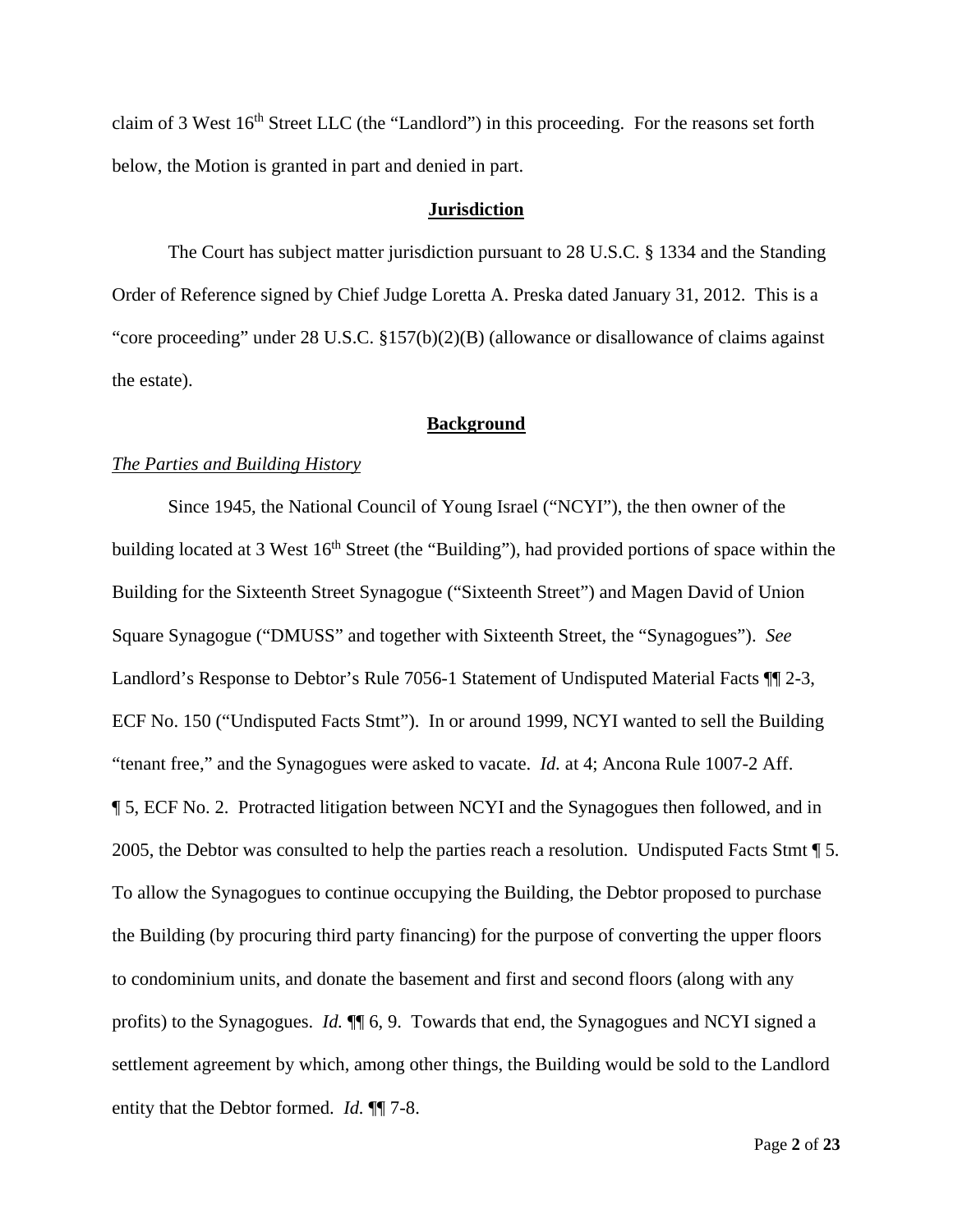Thereafter, an investor, Jack Braha ("Braha"), agreed to finance the purchase and renovation of the Building. *See* Ancona Aff. in Support of Summary Judgment ¶ 27, ECF No. 155. In order to take advantage of certain tax benefits, the transaction was structured such that Braha would assume ownership and control of the Landlord entity, acquire the Building outright using proceeds from the sale of another property, and lease back the Building to an entity owned and controlled by the Debtor. *Id.* ¶¶ 29-30. On March 24, 2006, the Building was sold to the Landlord for \$5.4 million, and on the same day, the Landlord and 3 West Development, LLC (the "Tenant"), an entity owned and controlled by the Debtor, entered into a 35-year triple-net lease (the "Lease") for the Building.<sup>2</sup> Undisputed Facts Stmt ¶ 11-13; *see* Lease (Ex. D to Ancona Aff. in Support of Summary Judgment).

The Lease provided that the Tenant would pay base rent, which was to be computed using a formula set forth in its Exhibit B, and that all charges other than base rent due under the Lease, including damages, would be deemed "Additional Rent" or "additional rent." *See* Lease Article 2. The Lease also provided that the Landlord would fund up to \$2,850,000 for preapproved alterations. *See* Lease Article 14, Ex. C to Lease. Under the Lease, the Tenant agreed to "cause the Construction of the Pre-Approved Alterations to be [c]ompleted with diligence and continuity…." *Id.* at Article 35.4. The Landlord agreed to "execute such documents, take such reasonable action and cooperate in all respect as may be required by the tenant to further any alteration, including the Pre-Approved Alteration…." *Id.* at Article 9.5.

In accordance with the Lease, the Debtor entered into a Guaranty and Indemnity dated March 24, 2006 (the "Guaranty"), pursuant to which the Debtor:

 $\overline{a}$ 

<sup>2</sup> The "Term" of the Lease runs from March 24, 2006 to midnight on April 1, 2041, unless sooner terminated. *See* Lease Article 2.1. A "triple net" lease is a common reference to a lease where the tenant is obligated to pay, in addition to rent, real property taxes, insurance and maintenance.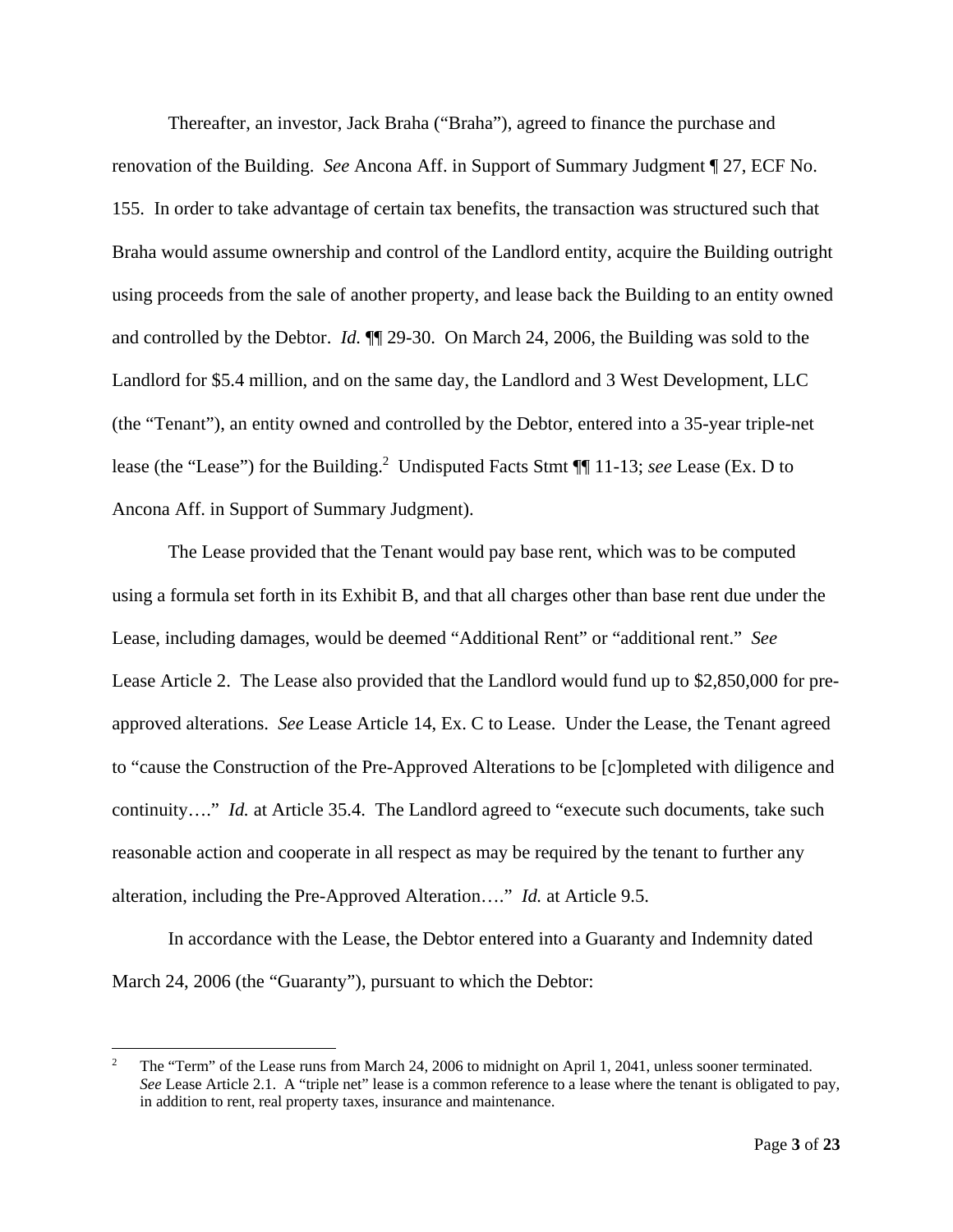unconditionally and irrevocably guarantees to the [Landlord] the full and punctual payment, when due, whether at the stated due date, by acceleration or otherwise of forty-five percent (45%) of the obligations of the [Tenant] under the Lease. Additionally, [the Debtor] agrees to indemnify the [Landlord] from and against forty-five percent (45%) of all monetary losses associated with the [Landlord's] ownership of the [Building], other than consequential losses.

*See* Guaranty  $\P$  1(a) (Ex. E to Ancona Aff. in Support of Summary Judgment). Although the

parties presented different accounts of who was at fault, it is undisputed that after the Lease and

Guaranty were entered into, the Debtor and Landlord had multiple disagreements during the

renovation of the Building and the relationship quickly soured. The renovation stopped and the

deal fell apart. *See* Ancona Aff. in Support of Summary Judgment, ¶ 34; Braha Decl. in Opp. to

Summary Judgment, ¶¶ 82-84, ECF No. 153 ("Braha Decl").

Beginning January 2008, rent under the Lease was due. Exhibit B to the Lease states in

relevant part:

The foregoing notwithstanding, whether or not the Tenant receives any Distributable Cash by January 1, 2008, Tenant shall pay to Landlord on the first of the month on a monthly basis an amount equal to the lesser of (i) \$1,191,849.96 per annum, for a monthly rental of \$99,320,83 … or (ii) an amount equal to 10% per annum (0.833% per month) of the Landlord's then outstanding or unreimbursed monetary outlays in connection with the purchase of the property plus the Tenant Pre-Approved Alteration Fund, or similar financing of improvements by Landlord.

The Landlord calculated the monthly rent as \$84,394.63, pursuant to the formula set forth in

Exhibit B. Undisputed Facts Stmt  $\parallel$  25. Rent totaling \$253,183.89 (\$84,394.63 x 3) was paid by

the Tenant to the Landlord for the months of January, February, and March 2008. *Id.* ¶ 26. The

Tenant did not pay any rent for the months of April, May, and June, 2008. *Id.* ¶ 27. By letter

dated May 8, 2008, the Landlord terminated the Lease, effective June 7, 2008 (the "Termination

Date"). *Id.* ¶ 28.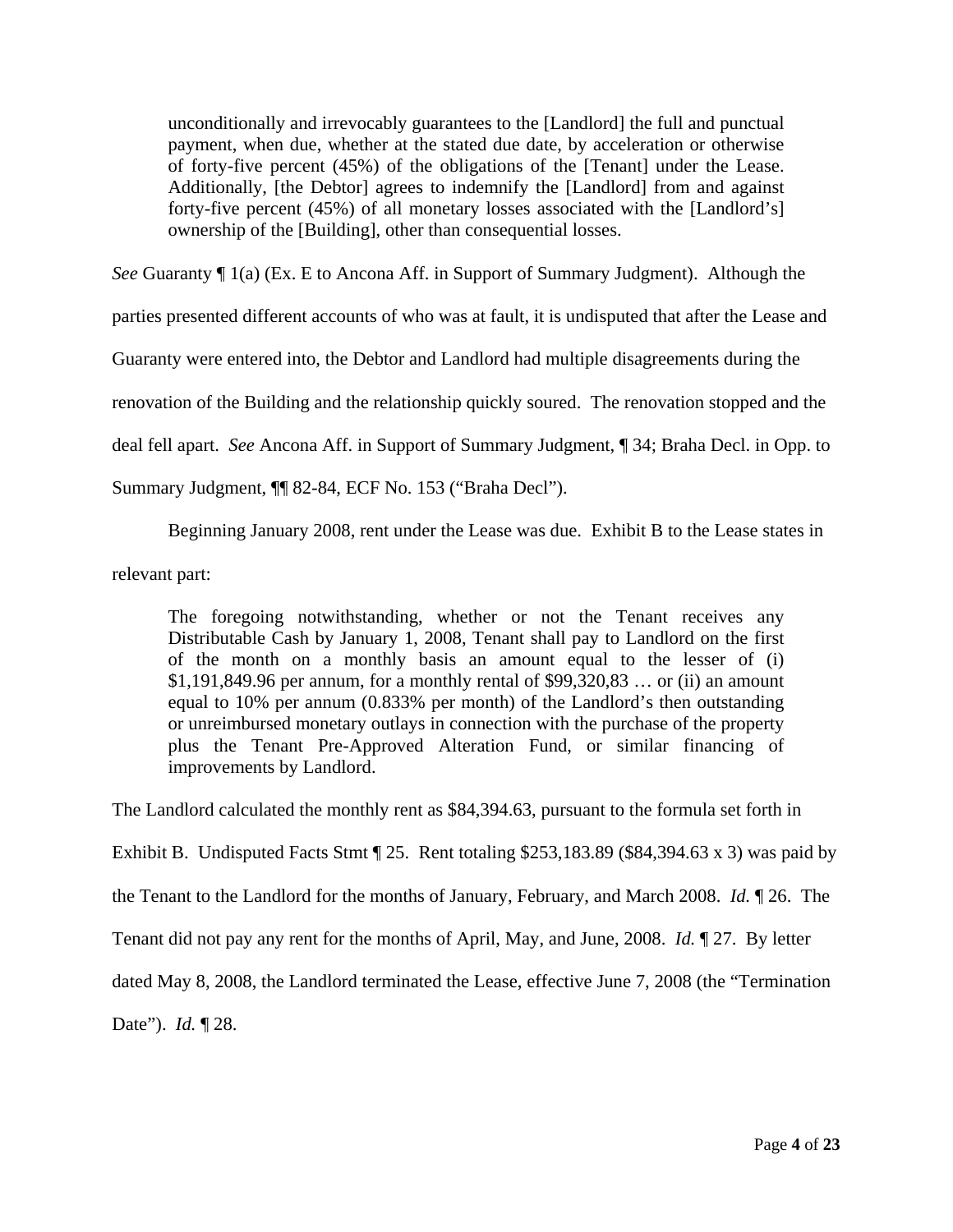### *The State Court Litigation*

Around the same time, in early 2008, the Landlord and the Synagogues were engaged in litigation in New York Supreme Court over possession and ownership of the Building (the "State Court Action"). *See* Ancona Aff. in Support of Summary Judgment ¶ 38. In the State Court Action, the Landlord filed a third-party complaint against the Debtor, seeking to enforce the Guaranty. *Id.* ¶ 39. While the State Court did not determine any of the amounts that were allegedly due and owing under the Lease and the Guaranty from the Tenant and Debtor, respectively, the State Court did find, in its summary judgment order dated January 11, 2010, that: (1) the Landlord had a fee simple interest in the Building, (2) the Tenant and Synagogues possessed no equitable ownership interest through impressment of a trust upon the Building, (3) pursuant to the terms of the Lease, the Tenant's interest was legally terminated on June 7, 2008; and further, that the Debtor "raise[d] no defense to the enforcement of the Guaranty []." *See Magen David of Union Square v. 3 West 16th St., LLC*, Index No. 600573/2008 (N.Y. Sup. Ct. Jan. 11, 2010) (unpublished) ("Summary Judgment Decision," Ex. 3 to Landlord's amended proof of claim); Undisputed Facts Stmt ¶ 33. On appeal, the Appellate Division, First Department, affirmed the Summary Judgment Decision, and further found that "the motion court properly granted the [Landlord's] motion for payment of use and occupancy since March 2008." *See Magen David of Union Square v. 3 West 16th St., LLC*, 89 A.D.3d 24, 34 (1st Dep't 2011) (the "Appellate Decision").

On November 3, 2011, the Debtor, the Landlord and Sixteenth Street entered into a Stipulation and Order pursuant to which the parties consented to the immediate entry of a final judgment of possession and warrant of eviction, granting the Landlord legal possession of the Building. *See* Stipulation and Order (Ex. E to Braha Decl). Notwithstanding the Stipulation and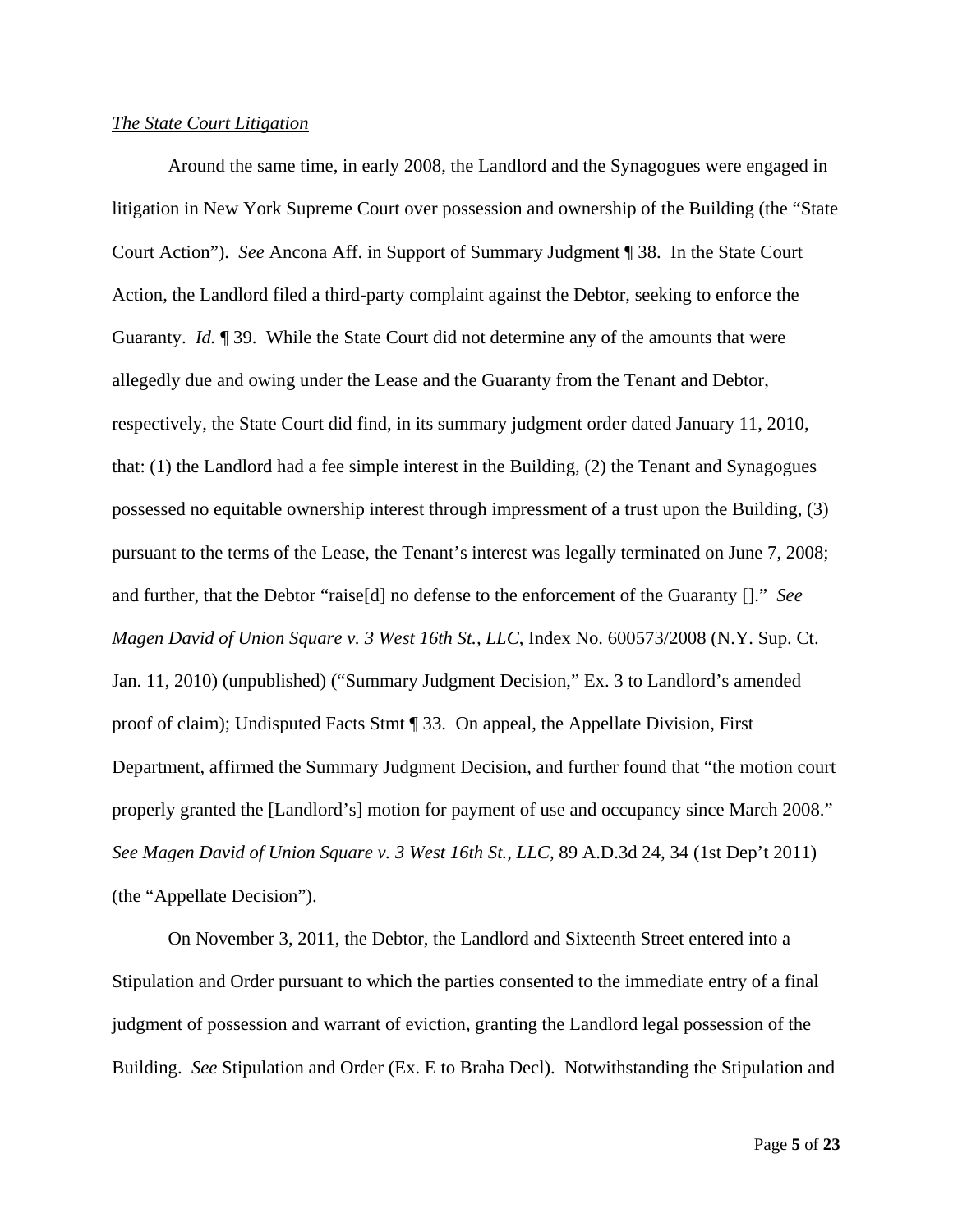Order, the Synagogues continued to remain in possession of the Building. Undisputed Facts Stmt ¶¶ 29-30. On January 22, 2013, pursuant to a formal eviction, the Landlord obtained physical possession of the entire Building. *Id.* 

#### *The Chapter 11 Proceeding*

<u>.</u>

On March 9, 2014, the Debtor filed a voluntary petition under chapter 11.<sup>3</sup> On April 29, 2014, the Landlord filed a proof of claim in the amount of \$6,831,929.46 (the "Initial Claim") for damages arising from the Debtor's Guaranty and Tenant's breach of the Lease. *See* Claim No. 7 on Claim Register. The Debtor objected to the Initial Claim as being insufficiently documented and sought to reduce it to an unspecified amount to be determined following discovery and an evidentiary hearing. *See* Motion to Reduce Claims, ECF No. 3. Unable to reach a consensual resolution on the claim objection, the Debtor requested a pre-motion conference in accordance with Local Bankruptcy Rule 7056-1. *See* Letter dated April 29, 2015, ECF No. 109. At the premotion conference, the Court directed the Landlord to file an amended proof of claim so as to avoid "attacking a moving target." *See* Pre-motion conference Hr'g Tr. at 20, ECF No. 127. On July 10, 2015, the Landlord filed an amended proof of claim in the amount of \$20,561,342 (the "Amended Claim"), $4$  which was followed by the Debtor's Answer and Affirmative Defenses to the Amended Proof of Claim, ECF No. 130.

 On September 4, 2015, the Debtor filed the instant Motion, seeking summary judgment expunging the Amended Claim in its entirety. The Motion also asks the Court to determine, more specifically, the following issues as a matter of law:

<sup>3</sup> The case was originally assigned to the Honorable Robert E. Gerber. However, this matter has been referred to the Honorable Cecelia G. Morris upon Judge Gerber's retirement, effective January 22, 2016.

<sup>4</sup> The Amended Claim states that the Landlord is seeking "an amount to be determined at trial but in no event less than \$20,561,342."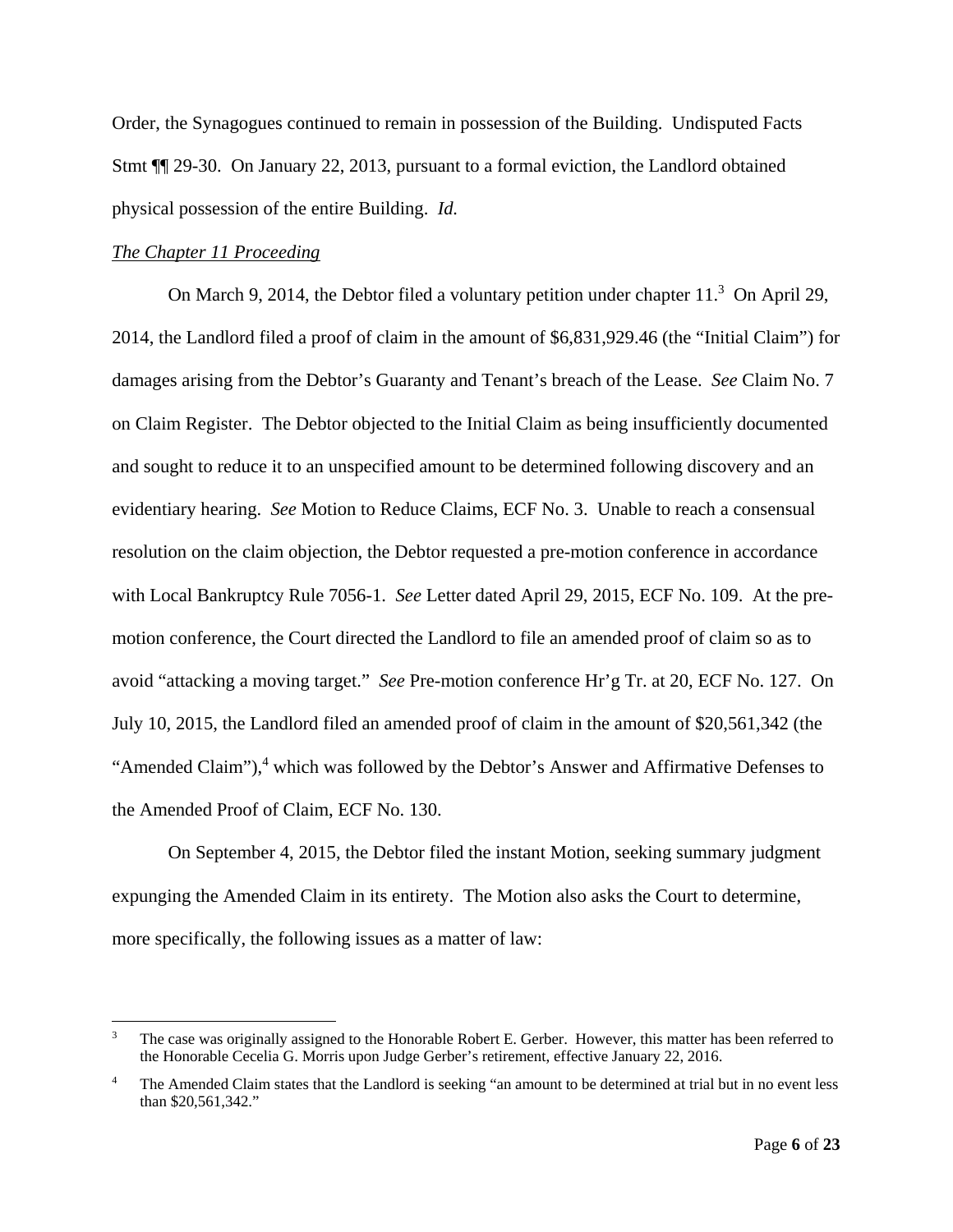- a. Does the statutory cap apply to a debtor that personally guaranteed a non-residential lease?
- b. Did the landlord improperly inflate the monthly amount of Base Rent by including amounts in the computation that were not authorized by the terms of the Lease?
- c. Can the Landlord hold the Debtor liable for the Tenant's "use and occupancy" under the Guaranty?
- d. Is the Landlord entitled to recover real estate taxes and insurance charges under the Lease, after the Lease was terminated?
- e. Is the Landlord entitled to late fees?

 $\overline{a}$ 

- f. Is the Landlord entitled to attorneys' fees?
- g. Is the Landlord required to reduce its damages by all rents it has received and will receive in the future?
- h. Has the Landlord suffered any actual damages?
- i. Should the Amended Claim be reduced to zero and expunged because, *inter alia*, it was filed in bad faith?

The Landlord opposes the Debtor's Motion, arguing that: (i) the Landlord does not have adequate information on the Debtor's financial condition to present facts essential to justify its position, and hence, the Motion should be denied pursuant to Federal Rule of Civil Procedure  $56(d)$ ; (ii) the Debtor has not satisfied the summary judgment standard that there is no genuine dispute of material fact, and to the contrary, that there are numerous material facts in dispute between parties; (iii) the statutory cap under section  $502(b)(6)$ , to the extent it applies at all,

<sup>5</sup> Federal Rule of Civil Procedure 56(d) states: If a nonmovant shows by affidavit or declaration that, for specified reasons, it cannot present facts essential to justify its opposition, the court may: (1) defer considering the motion or deny it; (2) allow time to obtain affidavits or declarations or to take discovery; or (3) issue any other appropriate order.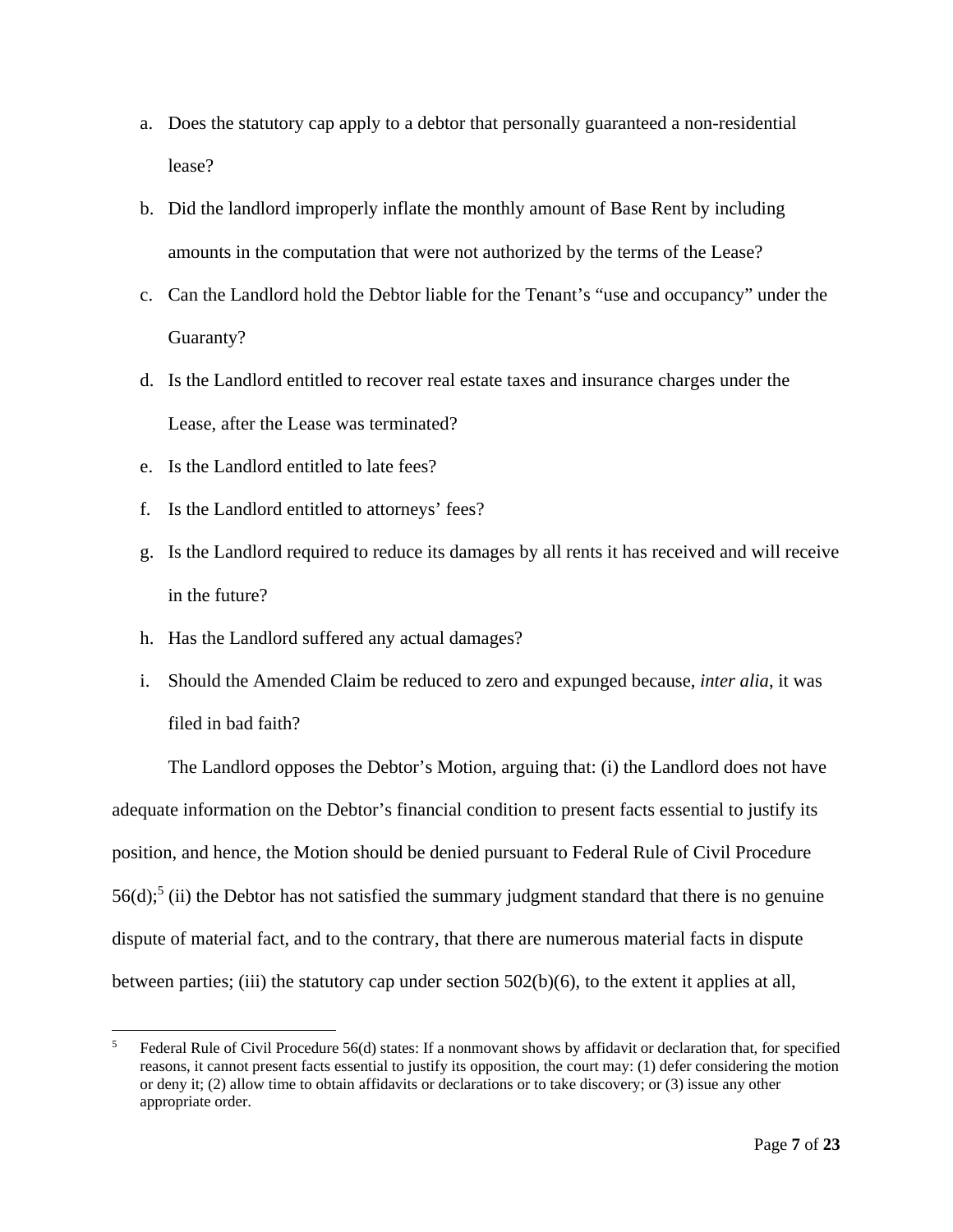should not apply to the Landlord's claims for non-rent damages; and (iv) amounts for base rent, attorneys' fees, interest, late fees, real estate taxes and insurance are properly included and calculated in the Amended Claim. *See* Landlord's Opp. to Motion, ECF No. 149.

 The Debtor's Motion to expunge and disallow the Landlord's Amended Claim entirely and determine the issues set forth above is granted in part and denied in part, as more fully discussed below.

#### **Discussion**

#### *Summary Judgment Standards*

 $\overline{a}$ 

Federal Rule of Civil Procedure 56(a), made applicable here by Federal Rule of Bankruptcy Procedure 7056,<sup>6</sup> provides in relevant part that "the court shall grant summary judgment if the movant shows that there is no genuine dispute as to any material fact and the movant is entitled to judgment as a matter of law." A factual dispute is genuine "if the evidence is such that a reasonable jury could return a verdict for the nonmoving party." *McElwee v. Orange*, 700 F.3d 635, 640 (2d Cir. 2012) (quoting *Anderson v. Liberty Lobby, Inc*., 477 U.S. 242, 248 (1986)).

The burden is on the moving party to show the absence of a genuine issue of material fact. *See Jacobowitz v. Cadle Co. (In re Jacobowitz)*, 309 B.R. 429, 435 (S.D.N.Y. 2004) (citing *Celotex Corp. v. Catrett*), 477 U.S. 317, 330 (1986)). If the movant meets this burden, then the non-moving party must set forth specific facts to show that there are triable issues of fact, and "the mere existence of some alleged factual dispute between the parties will not defeat an

<sup>6</sup> At the pre-motion conference, Judge Gerber directed that Part VII of the Federal Rules of Bankruptcy Procedure governing adversary proceedings be made applicable to this contested matter pursuant to Bankruptcy Rule 9014, and the Amended Claim be treated as a complaint, followed by an answer filed by the Debtor in response. *See* Pre-motion conference Hr'g Tr. at 21.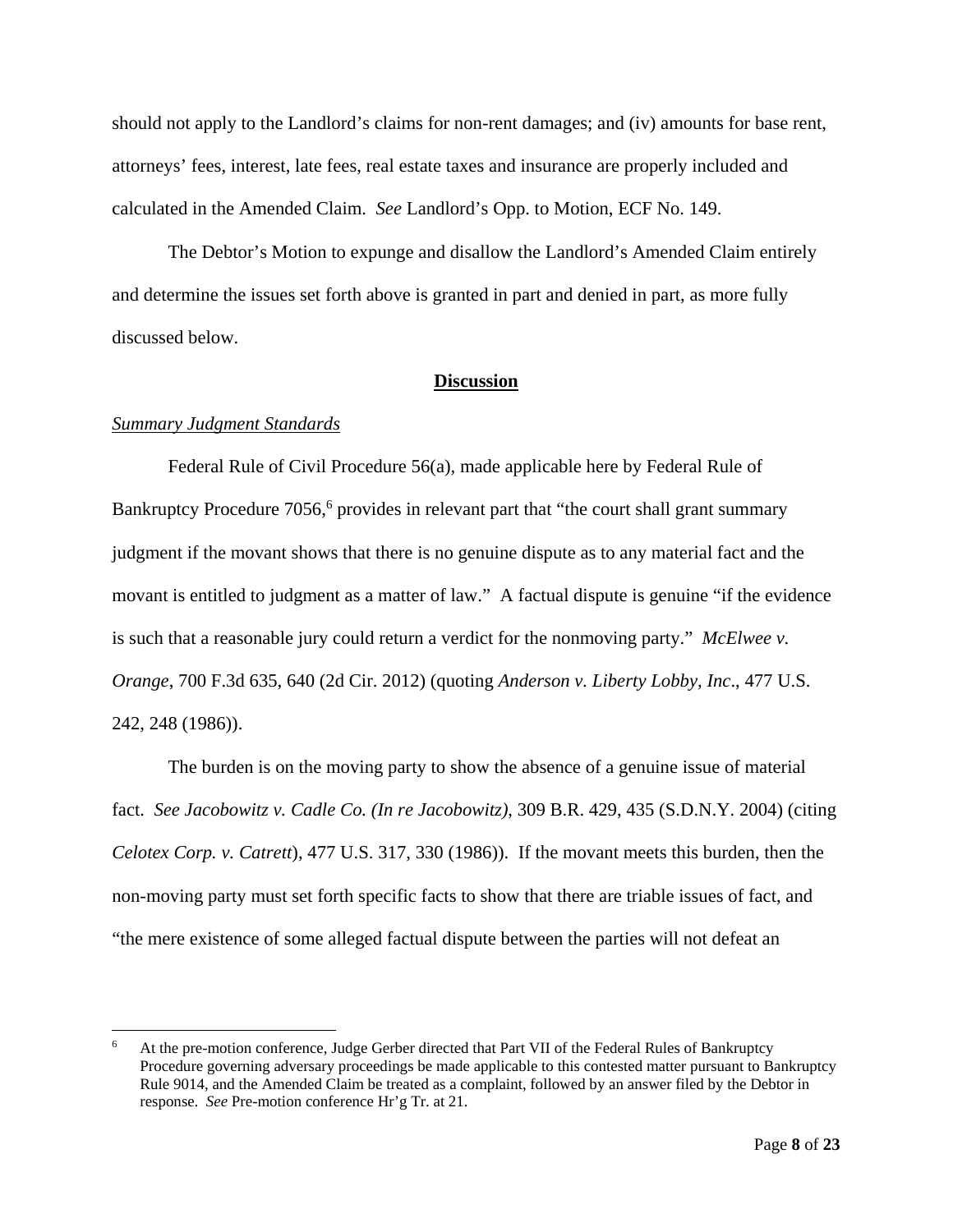otherwise properly supported motion for summary judgment." *Anderson*, 477 U.S. at 247-48; *see also Matsushita Elec. Indus. Co. v. Zenith Radio Corp.*, 475 U.S. 574, 586 (1986).

When considering a motion for summary judgment, a court "should not weigh the evidence or determine the truth of any matter." *Virgin Atlantic Airways Ltd. v. British Airways PLC*, 257 F3d. 256, 262 (2d Cir. 2001) (citing *Anderson*, 477 U.S. at 248); *see also Breeden v. Erie Islands Resort & Marina (In re Bennett Funding Group, Inc.)*, No. 02-80088, 2006 WL 3921933, at \*7 (Bankr. N.D.N.Y. Oct. 13, 2006) ("The Court is not to weigh the evidence, assess its probative value, or decide factual issues in the context of the motion for summary judgment.") Summary judgment is improper "if there is any evidence in the record from any source from which a reasonable inference could be drawn in favor of the non-moving party." *Howley v. Stratford*, 217 F.3d 141, 151 (2d Cir. 2000).

#### *The Debtor's Motion*

#### *A. Damages cap under section 502(b)(6)*

Section 502(b)(6) provides that if an objection to a claim is made, the court "shall determine the amount of such claim… and shall allow such claim in such amount, except to the extent that if such claim is the claim of a lessor for damages resulting from the termination" of a real property lease, such claim exceeds—

(A) the rent reserved by such lease, without acceleration, for the greater of one year, or 15 percent, not to exceed three years, of the remaining term of such lease, following the earlier of—

(i) the date of the filing of the petition; and

(ii) the date on which such lessor repossessed, or the lessee surrendered, the leased property; plus

(B) any unpaid rent due under such lease, without acceleration, on the earlier of such dates.

11 U.S.C. § 502(b)(6).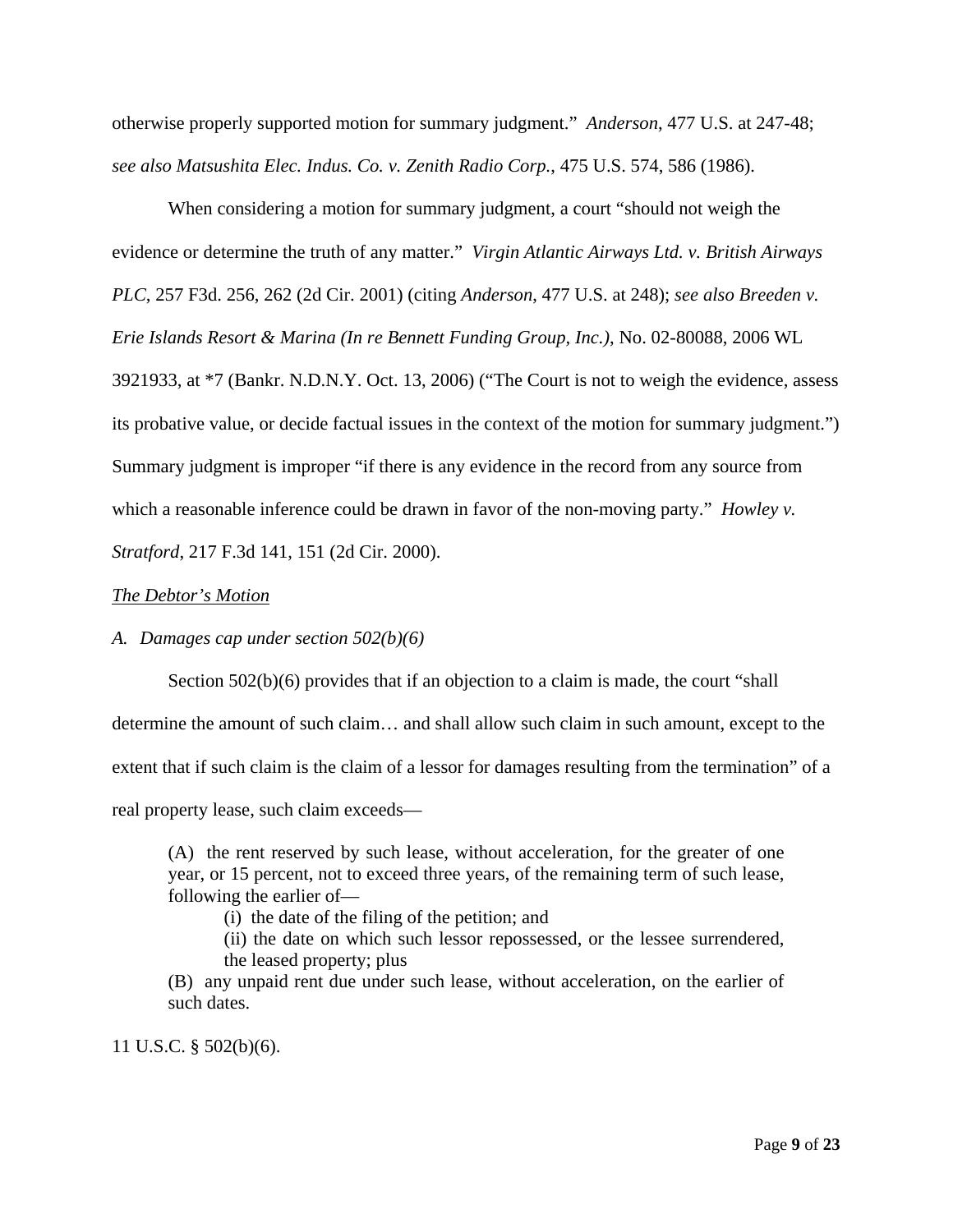The legislative history to section  $502(b)(6)$  shows that the policy behind this statutory cap is to "compensate the landlord for his loss while not permitting a claim so large (based on a long term lease) as to prevent other general unsecured creditors from recovering a dividend from the estate." H.R. Rep. No. 595, 95th Cong., 2d Sess. 63 (1978) S. Rep. No. 95-989, at 63 (1978), *reprinted* in 1978 U.S.C.C.A.N. 5787, 5849. Although the statute does not explicitly make reference to damages resulting from a guaranty of a lease, most courts that have considered this issue have held that section  $502(b)(6)$  applies to cap the claims of a lessor against a debtor guarantor of a lease. *See*, *e.g.*, *In re Episode USA, Inc.*, 202, B.R. 691 (Bankr. S.D.N.Y. 1996); *In re Arden*, 176 F.3d 1226 (9th Cir. 1999); *Cutler v. Lindsey (In re Lindsey)*, 1997 U.S. App. LEXIS 30502 (4th Cir. Va. 1997); *Flanigan v. Samalex Trust (In re Flanigan)*, 374 B.R. 568 (Bankr. W.D. Pa. 2007); *In re Henderson*, 297 B.R. 875 (Bankr. M.D. Fla. 2003*); In re Farley, Inc.*, 146 B.R. 739 (Bankr. N.D. Ill. 1992); *In re Interco, Inc.*, 137 B.R. 1003 (Bankr. E.D. Mo. 1992); *In re Thompson*, 116 B.R. 610 (Bankr. S.D. Ohio 1990).

 Conceding the existence of this majority view, the Landlord nonetheless argues that the statutory cap does not apply to its claim against the Debtor under the Guaranty, and urges this Court to adopt the reasoning in *In re Danrik, Ltd.*, 92 B.R. 964 (Bankr. N.D. Ga. 1988) and *In re Dronebarger*, No. 10-10889, 2011 WL 350479, at \*20 (Bankr. W.D. Tex. Jan. 31, 2011). The Court is not persuaded.

 In *Dronebarger*, the court found that the section 502(b)(6) cap did not apply to the lessor's claim for damages against the debtors as joint guarantors of a commercial real property lease due to the court's belief, based on its reading of the Fifth Circuit's interpretation of *section 502(b)(7)* in *In re Goforth*, 179 F.3d 390 (5th Cir. 1999), that the Fifth Circuit *would have concluded* that section 502(b)(6) would not apply to a debtor lease guarantor. *See Dronebarger*,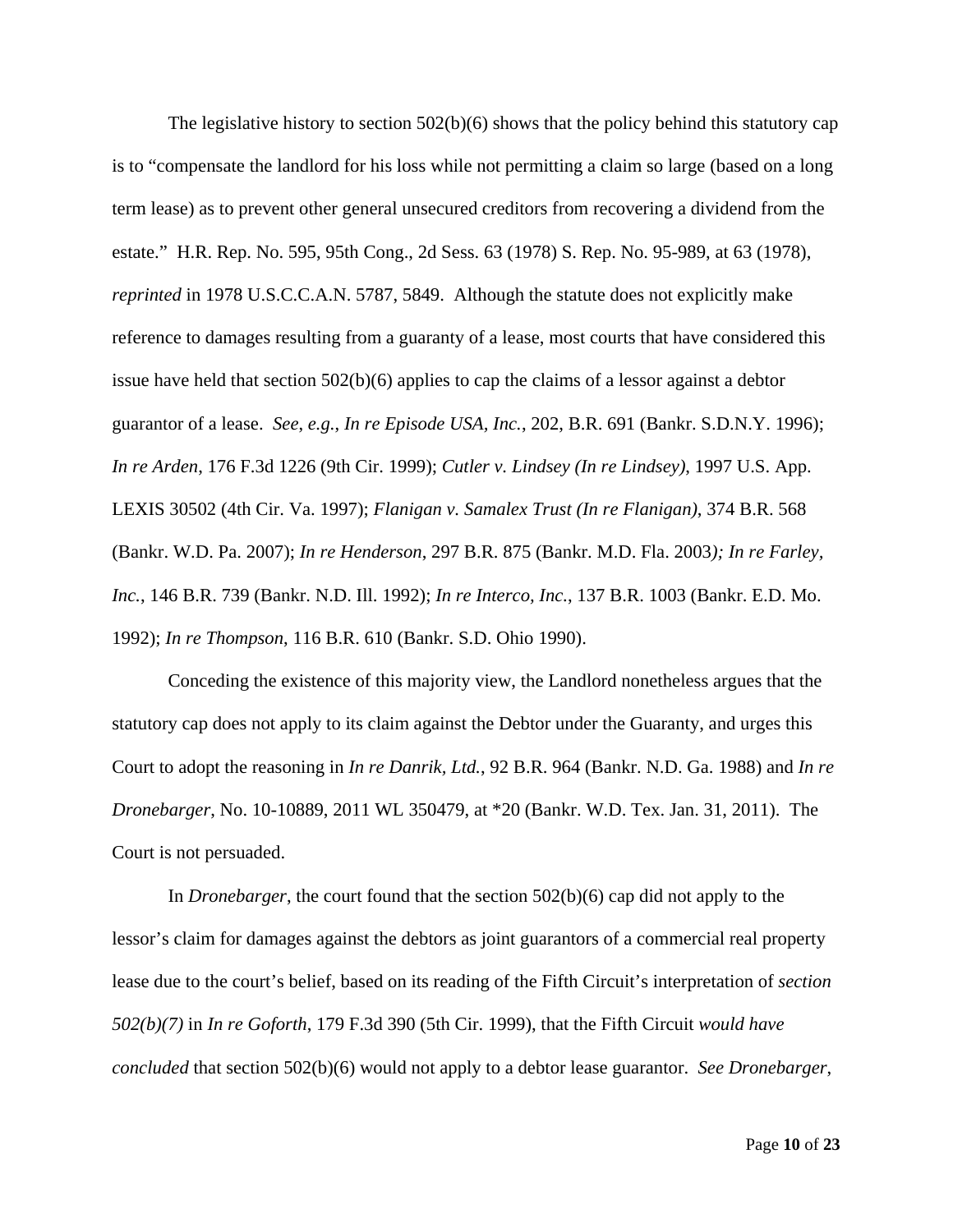2011 WL 350479, at \*19-20. The Fifth Circuit did not, in fact, hold that the section 502(b)(6) cap would not apply to claims against a debtor lease-guarantor.

 In *Danrik*, the court held that section 502(b)(6) did not limit the lessor's claim against the debtor Danrik for damages under a lease guaranty given the facts of the "unusual case" where the guarantor debtor was solvent, all other claims have been paid in full, the lessee (under the lease in question) had itself not sought bankruptcy, and the claim was not disproportionately large. *Danrik*, 92 B.R. at 972. The *Danrik* court noted that allowing the lessor's claim in full (i.e., uncapped by section  $502(b)(6)$ ) would not "destroy the rehabilitation efforts of Danrik, since Danrik has already been reorganized and the plan has been consummated" and "the debtor escrowed more than the amount of the lessor's claim, pending the outcome of [the] objection." *Id.* at 967, 971.

In this case, unlike *Danrik*, the Debtor has not yet filed his chapter 11 plan, let alone consummated such plan; all other claims of the Debtor have not been paid in full, or even determined at this stage; no reserve has been established for the Landlord's Amended Claim pending resolution of this objection; the Landlord's claim appears to be disproportionately large; and the Tenant-lessee did in fact file for bankruptcy.<sup>7</sup> In sum, the "unusual" facts underlying the analysis in *Danrik* are not present here. *See also In re Episode USA, Inc.*, 202 B.R. 691, 695 (Bankr. S.D.N.Y. 1996) (declining to follow *Danrik* and noting the distinctions from *Danrik's* "unusual" facts).

The Landlord further argues that the Court cannot determine the applicability of the section 502(b)(6) cap without first determining the Debtor's solvency and whether the Debtor's

 $\overline{a}$ 

<sup>7</sup> Although not presented by either party as an "undisputed fact," the Court takes judicial notice of the chapter 7 case of 3 West Development LLC, filed on March 5, 2014, as Case No. 14-10533 in the Bankruptcy Court for the Southern District of New York. The case was closed on September 3, 2015 following the entry of an Order of Final Decree and the Chapter 7 Trustee's Report of No Distribution.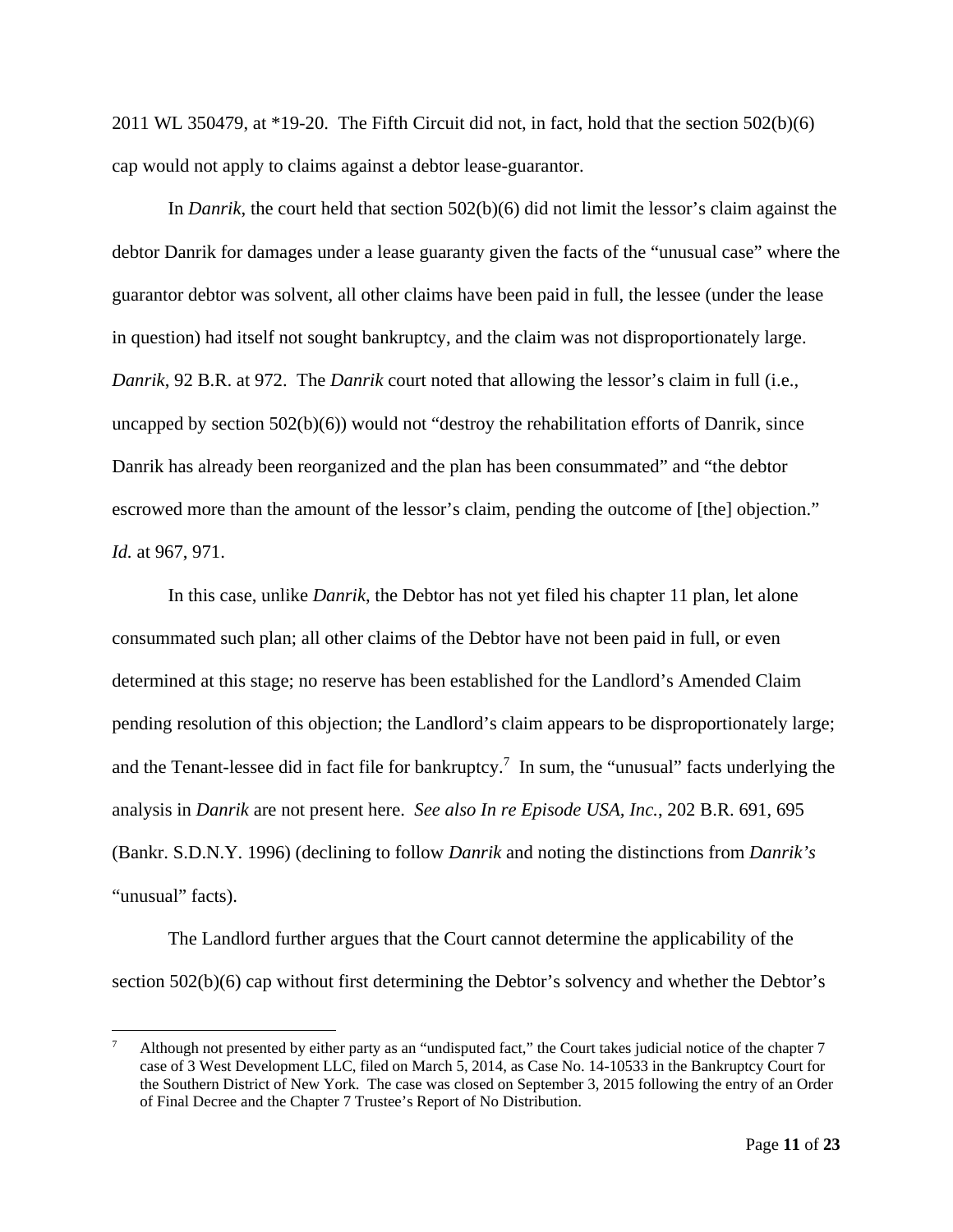other claims are legitimate and will be fully paid, because such equitable factors "potentially preclude application of the statutory cap to Landlord's Amended Claim." Landlord's Opp. at 5-7. The Landlord is mistaken.

Notwithstanding the fact that this Court does not (and need not) adopt the rationale in *Danrik* or *Dronebarger* as discussed above, neither case stands for the proposition that a court must first find a debtor to be insolvent or determine all other claims against a debtor before analyzing a claim under section  $502(b)(6)$ . To do so would effectively rewrite the statute to include a prerequisite or exception to section 502(b)(6)'s applicability where none exists, and lead to the absurd result where landlord-creditors' claims against a debtor cannot be ascertained until after a plan has been filed. In fact, at least one court has found that a debtor's solvency does not affect the applicability of the damages cap under section 502(b)(6). *See In re Federated Dep't Stores*, 131 B.R. 808, 817 (S.D. Ohio 1991). In *Federated*, the lessor creditor argued that the cap should not apply due to the fact that the claims of debtors' other creditors can be satisfied even if the lessor's claim was allowed in full. *Id.* at 816. In rejecting the lessor's argument, the *Federated* court explained:

There is simply nothing in the plain language of  $\S$  502(b)(6) to suggest that a bankruptcy court may depart from the application of the cap on a lessor's claim any time the debtor is solvent or the court otherwise believes the equities of the case might warrant such a departure.

*Id.* at 817. Although *Federated* was not addressing the applicability of section 502(b)(6)'s cap to a debtor-guarantor of a lease, its analysis is nevertheless pertinent. The same view was echoed by the Ninth Circuit in *Arden*, and the bankruptcy court in *Flanigan*, both of which held section 502(b)(6) to apply to a claim against a debtor-guarantor. *See Arden*, 176 F.3d at 1229 (stating "[i]n light of *Ron Pair*, numerous courts have criticized *Danrik* for looking beyond the statutory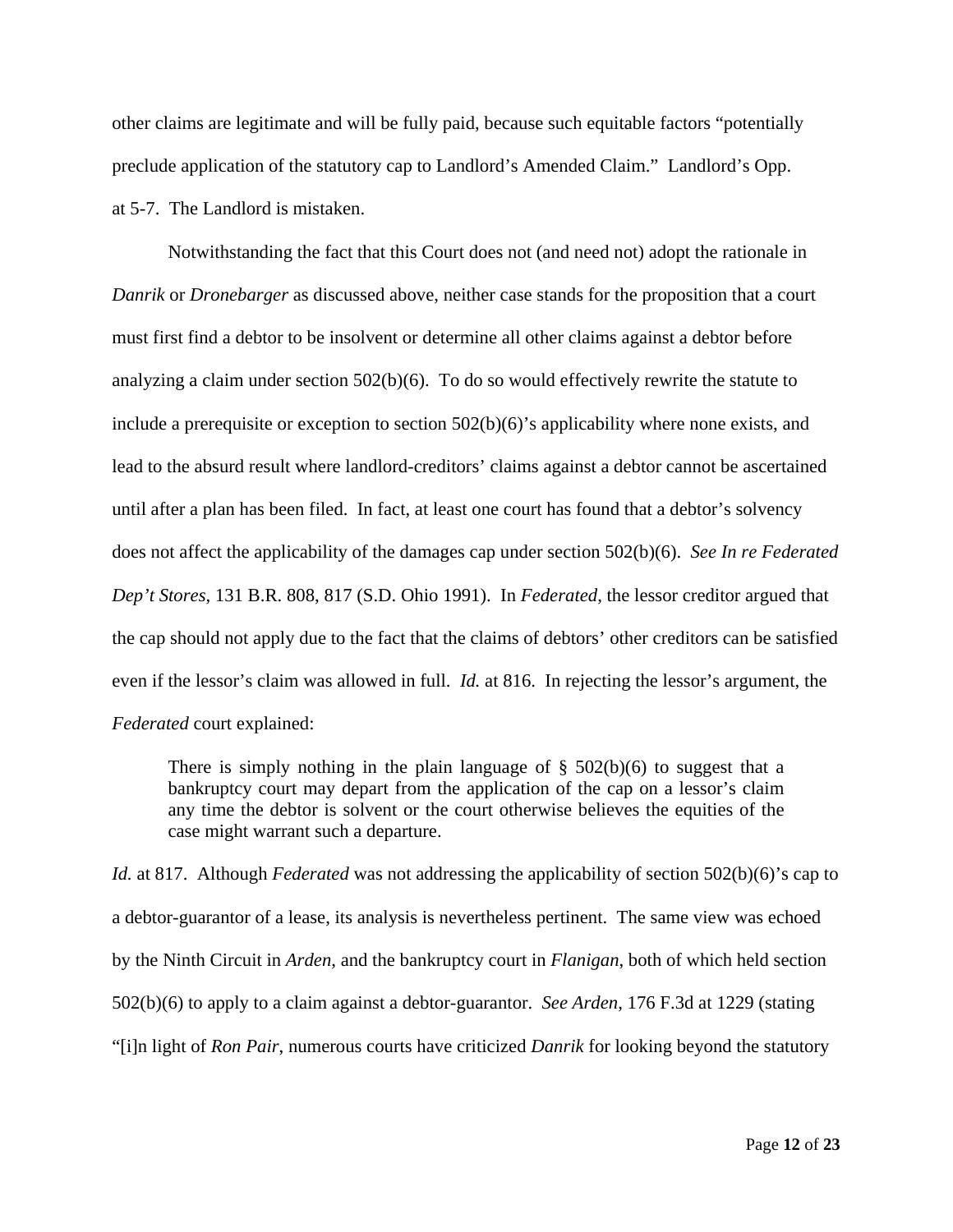language."); *Flanigan*, 374 B.R. at 576 (concluding that "there is no equitable exception to application of [section 502(b)(6)] in favor of guarantors"); *see also* 4 *Collier on Bankruptcy*, ¶ 502.03[7][a] at 502-43 (16th rev. ed. 2012) (noting "the limitation on damages under section 502(b)(6) has been found to be absolute.").

Under the Supreme Court's decision in *United States v. Ron Pair Enters., Inc.*, 489 U.S. 235, 242 (1989), "[t]he plain meaning of legislation should be conclusive, except in the 'rare case [in which] the literal application of a statute will produce a result demonstrably at odds with the intentions of its drafters.'" Here, application of the statutory cap is not at odds, but rather fits squarely, with the drafters' intent of preventing speculative, disproportionately large claims based on a long term lease—to wit, a claim by the Landlord for not less than \$20.5 million, comprised partly of future rents under a 35-year long commercial lease.

In light of the overwhelming courts (including the Southern District Bankruptcy Court's decision in *Episode USA*) that have found the damages cap to apply to claims of lessors against debtor-guarantors of leases, and the policy goals that would be served here based upon the "plain meaning" statutory construction under *Ron Pair*, the Court concludes that section 502(b)(6) applies to cap the Landlord's claim against the Debtor under the Guaranty.

#### *B. Components of the Amended Claim*

The group of issues for which the Debtor next seeks summary judgment goes to the components of the Landlord's Amended Claim—in particular, the inclusion of interest, attorneys' fees, and construction and acquisition costs in the computation of Base Rent, liability for use and occupancy under the Guaranty, recoverability of real estate taxes and insurance charges post-termination, and the addition of late fees and attorneys' fees. The Debtor raises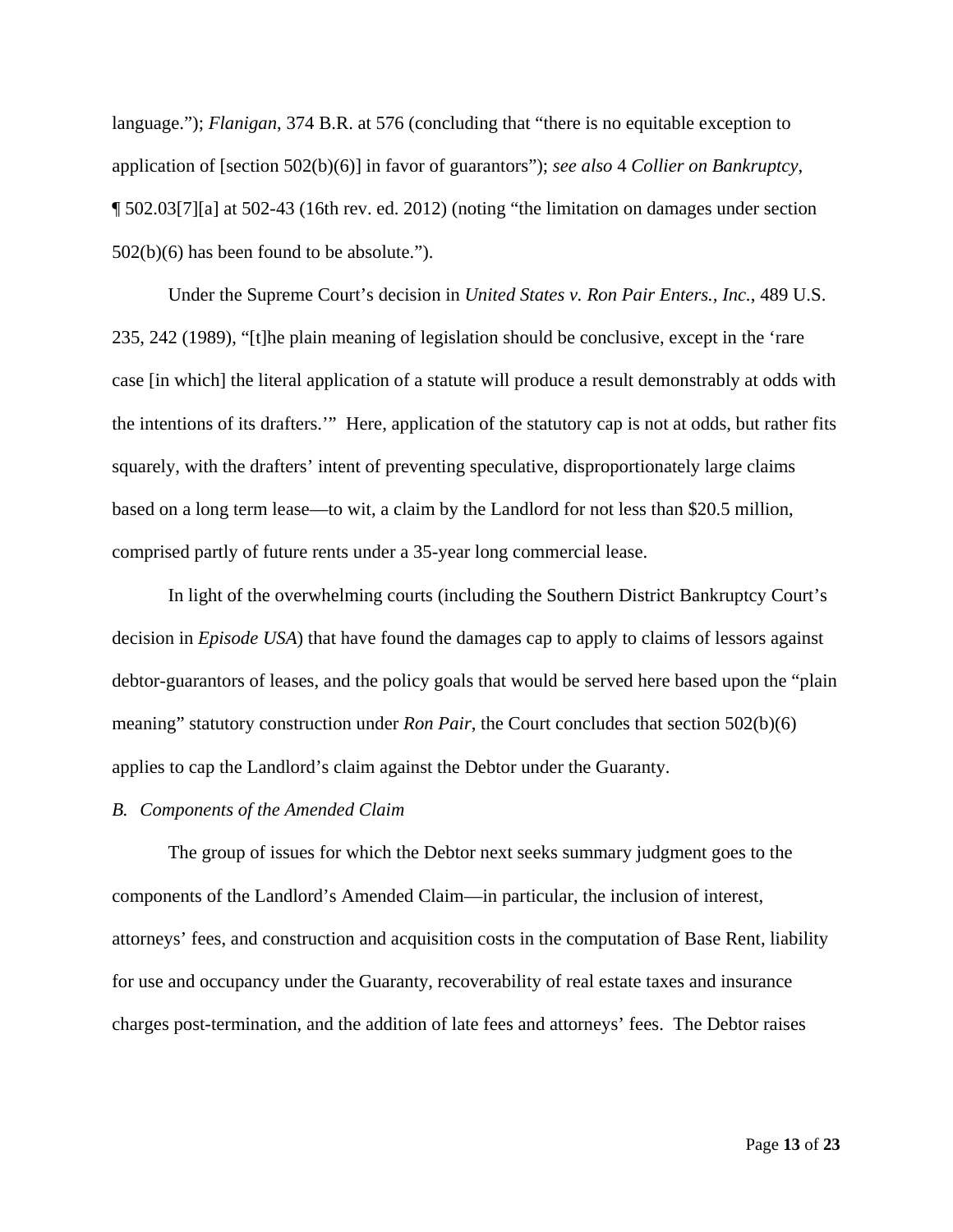multiple objections to the Landlord's entitlement and computation of (in some cases, specific amounts of) these components—for example, that:

- "interest is not an outlay or expense" and thus, not authorized by the Lease; Motion at 14;
- certain attorneys' fees in the amount of \$46,000 "were paid for by Braha Properties, LLC," not the Landlord; *Id.* at 15;
- "an additional \$778,160.73 for an assignment of contract to purchase the [B]uilding" was not set forth in the Landlord's interrogatories, closing statement, or the Amended POC; *Id.* at 15-16;
- Construction costs in the amount \$160,000 cannot be included in Base Rent because "such amount was not paid by Landlord, but by Braha Properties"; *Id.* at 17;
- use and occupancy (for the holdover period between the Lease termination and the eviction during which the subtenant-Synagogues remained in possession of the Building) "is not an obligation under the Lease"; *Id.* at 18;
- "pursuant to Lease  $\S 15.4(d)$ , the Landlord [is] required to discount any liquidated damages 'to present worth at the rate of six percent (6%) per annum"; *Id.* at 19;
- "real estate taxes and insurance charges were due under the Lease only through the Termination Date" and "no insurance premiums were paid by Landlord for the period until the Lease terminated"; *Id.* at 21;
- "late fees on [] 'additional rent' charges... are not permitted pursuant to the terms of the Lease"; *Id.* at 21; and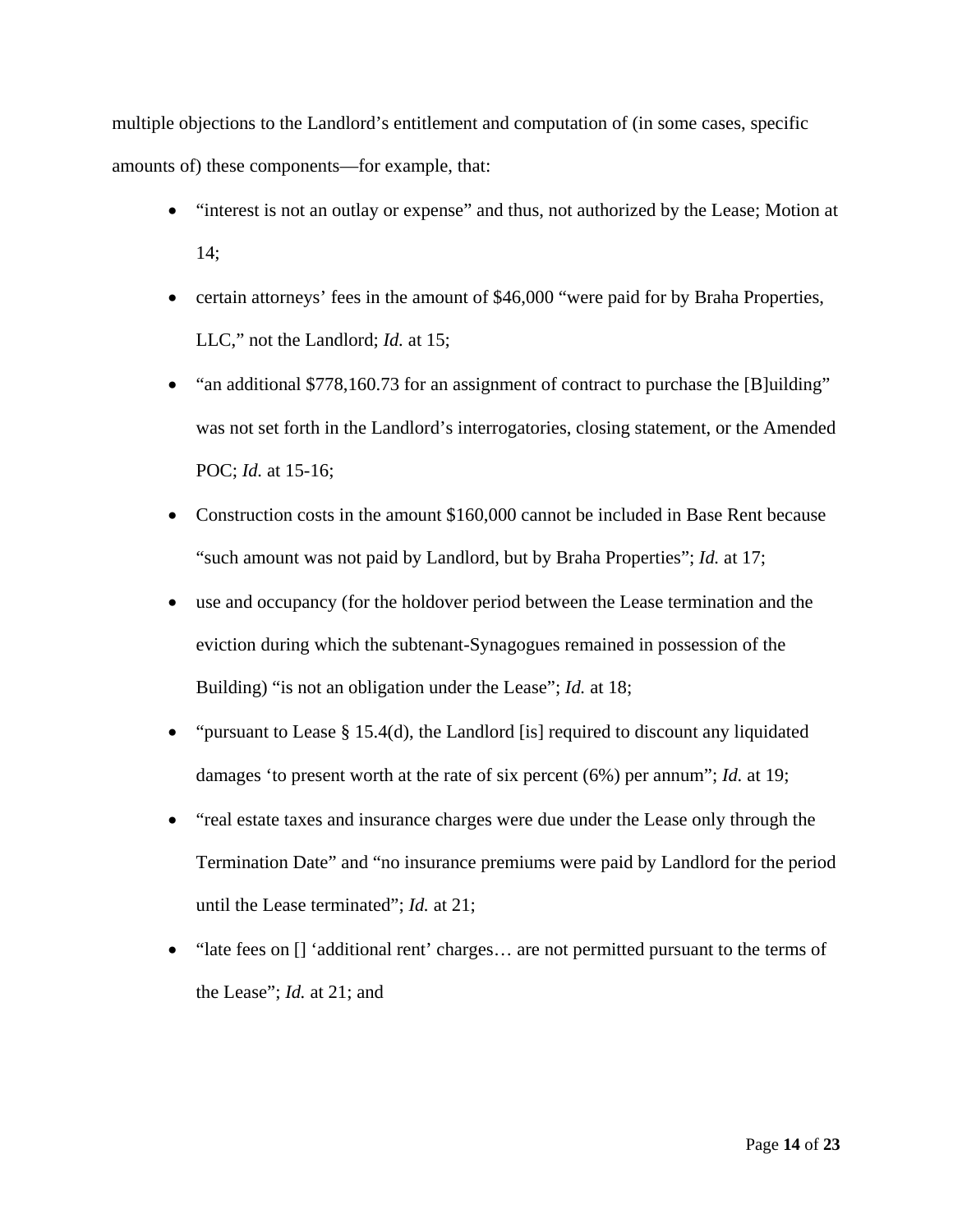• attorneys' fees (including "all fees incurred in this bankruptcy proceeding") are not 'rent' for purposes of §502(b)(6)" and "the billing parties are not the Landlord"; *Id.* at 22.

In response, the Landlord contends, *inter alia*, that:

- "interest was to be included in the Base Rent calculation" and cites to, among other things, statements in the Debtor's Verified Complaint in the State Court Action admitting, for example, that the Debtor "was required to pay [the Landlord] interest… at the rate of 10% per annum," the Appellate Decision noting that the Lease "contemplated that the landlord would recoup its equity… and interest," and the fact that the Debtor had not previously challenged, and indeed, actually paid, the Landlord's Base Rent (including interest) for the months of January, February, and March 2008; Landlord's Opp. to Motion at 24-26;
- $\bullet$  the inclusion of an additional \$778,160.73 for the assignment of contract rights to purchase the [Building] "is fully supported by documents exchanged during discovery in this proceeding and the Amended Claim"; *Id.* at 26;
- payment by Braha Properties of \$160,000 in Alteration Fund Advances challenged by the Debtor were paid by Braha Properties, "on behalf of Landlord, in its capacity as the sole member of Landlord"; *Id.* at 26;
- use and occupancy is "nonetheless a 'monetary loss associated with [Landlord's] ownership of the [Premises]' for which Debtor agreed, unconditionally, to indemnify Landlord from and against 45%"; *Id.* at 29;
- real estate taxes and insurances are likewise properly included in the Landlord's rent since under the Guaranty, "Debtor agreed to 'indemnify [Landlord] from and against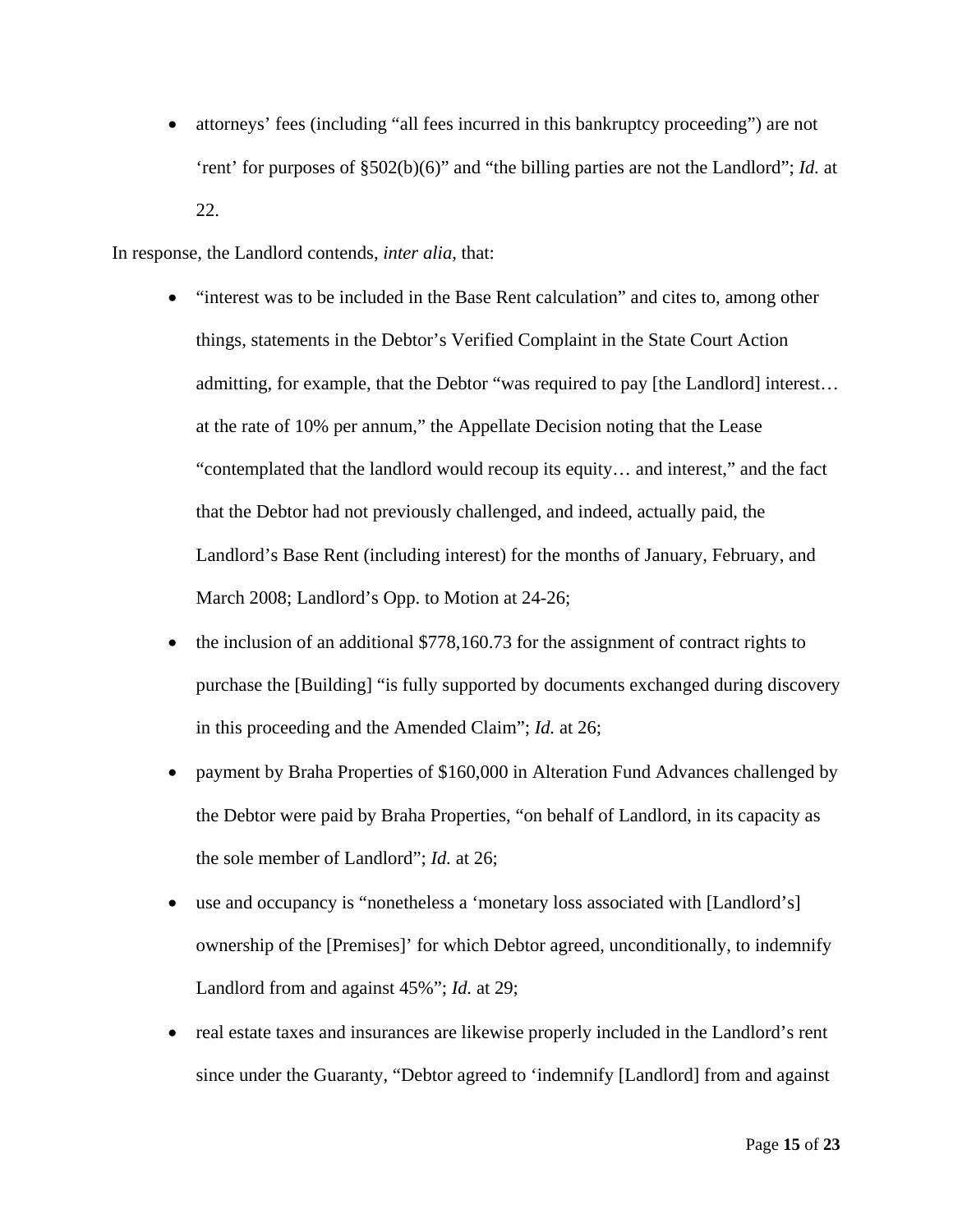forty-five percent (45%) of all monetary losses associated with [Landlord's] ownership of the [Building], other than consequential losses"; *Id.* at 34; and

 Landlord made insurance payments from February 2013 to February 2014, "as a result of Tenant's failure to pay the costs of insurance." Braha Decl ¶ 108.

In addition to arguments justifying the inclusion of specific line items in its computation, the Landlord also maintains, as a general matter, that summary judgment is not appropriate at this stage in the proceedings because "[g]iven the parties' clear disagreement as to what constitutes a 'monetary outlay,' there is – at the very least – an ambiguity with regard to the formula for determining Base Rent under the Lease. An ambiguity relating to such a critical aspect of the case is, alone, sufficient to preclude summary judgment in Debtor's favor." In further support of the Landlord's position that there are genuine issues of material fact, the Landlord submitted a Rule 7056-1(c) Statement of Material Facts as to which there is a Genuine Issue to be Tried, setting forth disputed material facts it asserts exists relating to Base Rent, use and occupancy, attorneys' fees and costs, construction costs, obligations after Lease termination, and mitigation of damages. *See* Rule 7056-1(c) Stmt. of Material Facts as to Genuine Issues to be Tried, ECF No. 151.

The Court finds that the Debtor has not met its burden of demonstrating the absence of a genuine issue of material fact, entitling it to summary judgment. In determining whether the movant has met his burden, "the court is required to resolve all ambiguities and credit all factual inferences that could be drawn in favor of the party against whom summary judgment is sought." *Vivenzio v. Syracuse,* 611 F.3d 98, 106 (2d Cir. 2010). Here, the Landlord has raise sufficient issues of disputed facts that are material to the determination of the components of the Amended Claim. For example, the language in Exhibit B of the Lease computes "Rental" as "(ii) an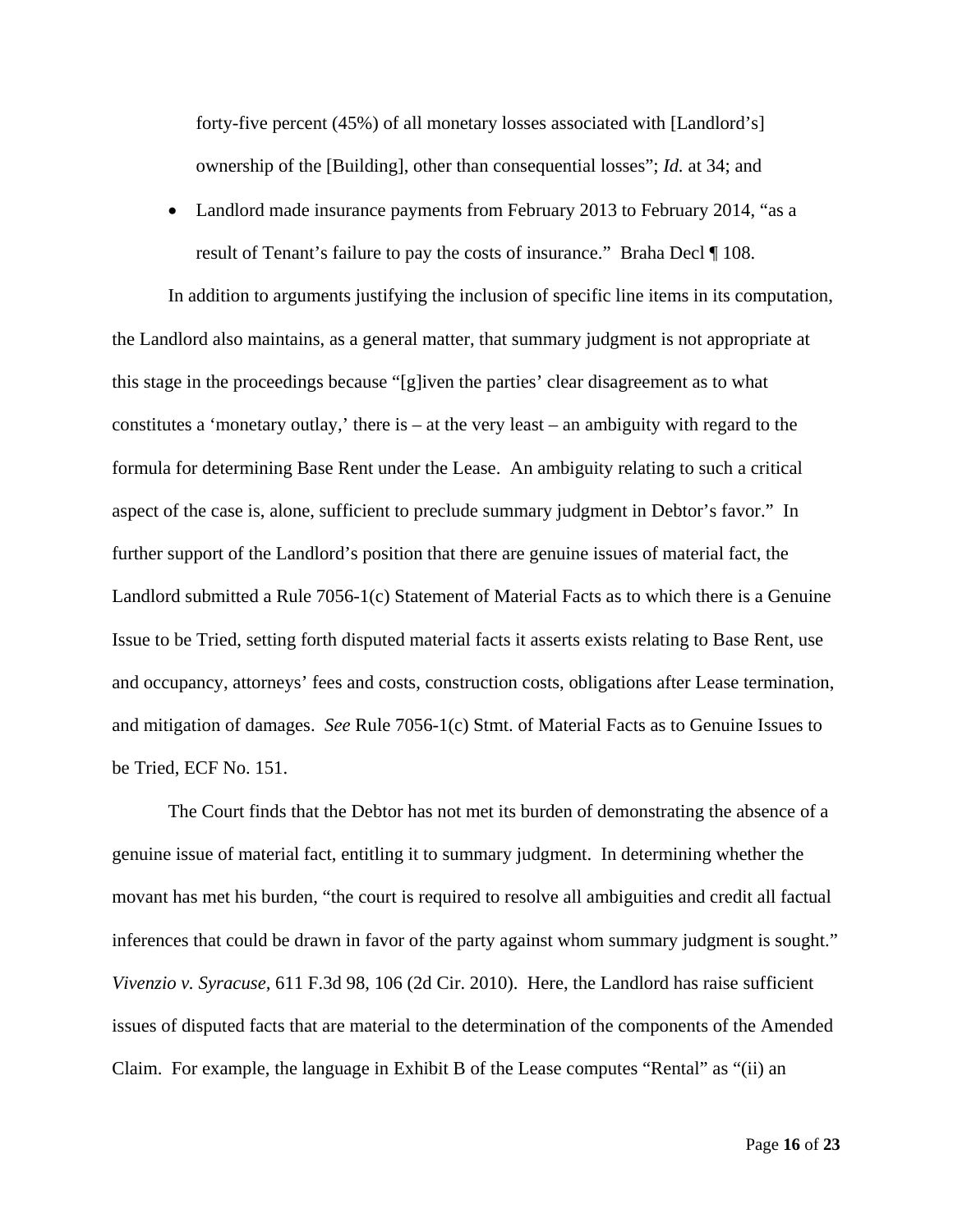amount equal to 10% per annum (0.833% per month) of the Landlord's then outstanding or unreimbursed *monetary outlays* in connection with the purchase of the property…." (emphasis added). Ex. B to Lease. The term "monetary outlays" is repeatedly relied upon by the Landlord to explain the inclusion of assorted costs of the Landlord in connection with his acquisition of the Building as part of the Base Rent calculation, and yet, is undefined under the Lease.

Similarly, under the Guaranty, the Landlord has contractually bound himself to guarantee "forty-five percent (45%) of the *obligations* of the [Tenant] under the Lease… and agrees to indemnify [the Landlord] from and against forty-five percent (45%) of all *monetary losses associated with the [Landlord's] ownership of the Property*." (emphasis added). Again, these terms are not defined. While undefined terms do not always mean ambiguity (and even defined terms can often be ambiguous), in this case, the undefined nature of multiple critical terms that form the bases for the components of the Landlord's claim makes the Lease and Guaranty susceptible to more than one interpretation.<sup>8</sup>

Such ambiguity in the operative text of the Lease and Guaranty, particularly where the Landlord's claim is contractually based, renders summary judgment inappropriate. *See*, *e.g.*, *Compagnie Financiere de CIC et de L'Union Europeenne v. Merrill Lynch, Pierce, Fenner & Smith Inc.*, 232 F.3d 153, 157-58 (2d Cir. 2000) ("Summary judgment is generally proper in a

1

<sup>8</sup> The ambiguity of these contracts is underscored by the Debtor's own position that the terms of the Guaranty is unclear as to the scope of indemnification. *See* Debtor's Reply Memorandum of Law in Further Support of Summary Judgment at 9-10, ECF No. 171. The Debtor cannot have it both ways—asserting that there are no disputes of material fact, while also conceding an ambiguity in the Guaranty. To the extent the Debtor's ambiguity argument goes to how the Guaranty should be construed, it is premature. The Court is not prejudging whether there is an ambiguity as to the scope of the indemnification that should be construed against the Landlord. The Court is merely finding ambiguity in the language that would give rise to a disputed issue of fact for trial under a summary judgment standard. *See*, *e.g.*, *Brady v. Colchester*, 863 F.2d 205, 210 (2d Cir. 1988) ("As a general rule, all ambiguities and inferences to be drawn from the underlying facts should be resolved in favor of the party opposing the motion, and all doubts as to the existence of a genuine issue for trial should be resolved against the moving party."); *Allen v. Coughlin*, 64 F.3d 77, 79 (2d Cir. 1995) (noting that on a summary judgment motion, the court must "view the evidence in the light most favorable to the non-moving party and draw all reasonable inferences in its favor, and may grant summary judgment only when no reasonable trier of fact could find in favor of the nonmoving party.") (internal quotations and citations omitted).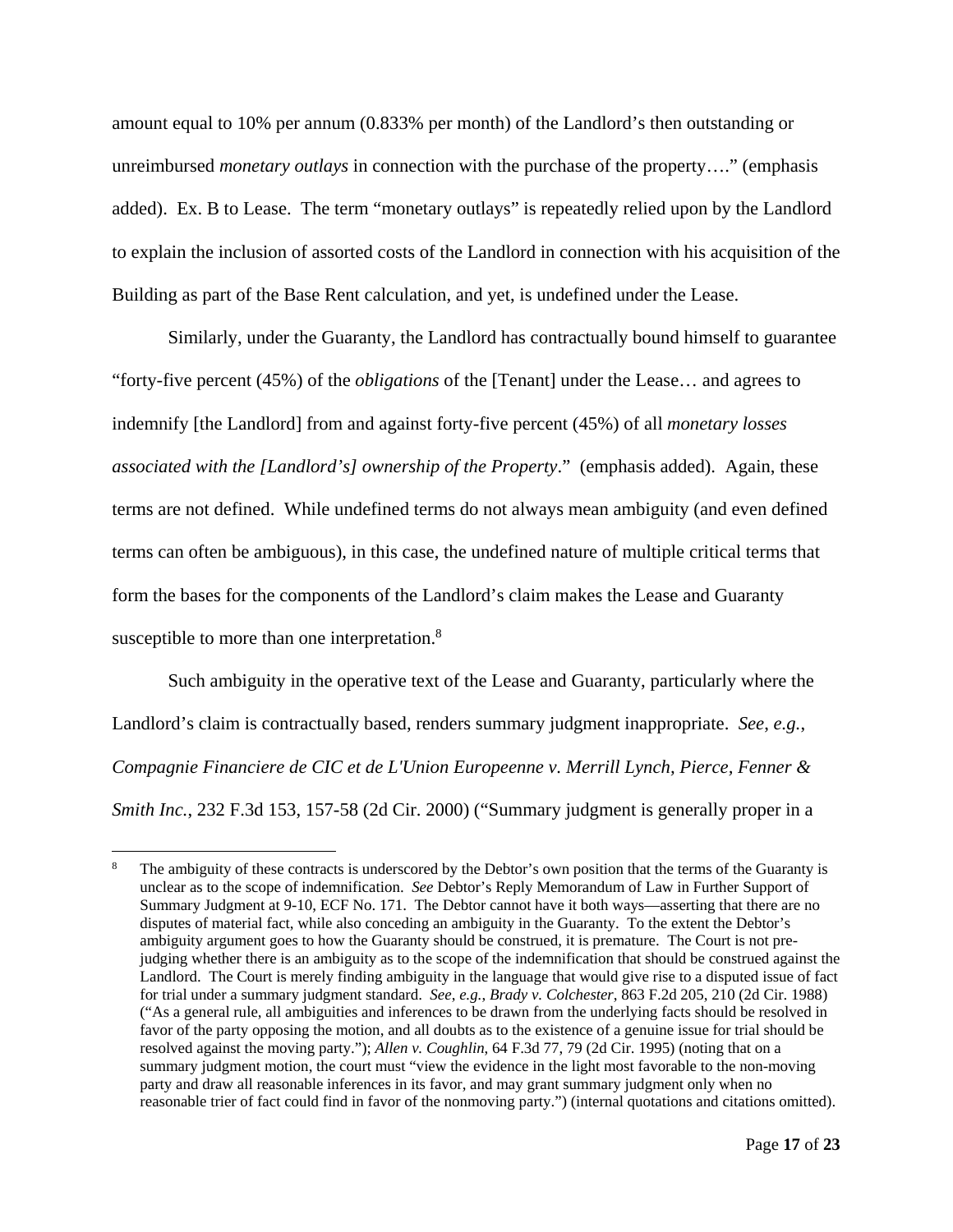contract dispute only if the language of the contract is wholly unambiguous.") (internal citation omitted); *accord Luitpold Pharms., Inc. v. Ed. Geistlich Söhne A.G. Für Chemische Industrie*, 784 F.3d 78, 88 (2d Cir. 2015) ("Whether a contract is ambiguous in the first place presents a question of law.") (citations omitted).

The Landlord has raised other issues of disputed material facts beyond the ambiguous operative terms of the Lease and Guaranty. For example, the Debtor disputes the inclusion of certain attorneys' fees and construction costs on the basis that it was Braha Properties that had paid for such expenses, not the Landlord. Sworn statements in the Braha Declaration indicate that Braha Properties, as the sole member of the Landlord, made such payments on behalf of the Landlord, thereby disputing the distinction drawn by the Debtors of different payers. The sworn statements in the Braha Declaration also identified specific payments the Landlord has made in respect of real estate taxes and property insurance and referenced exhibits documenting these payments, in contravention to the Debtor's assertions that the Landlord did not pay taxes and insurance. *See* Braha Decl ¶¶ 65, 72, 97, 103.

The Court need not list every material factual issue in dispute for purposes of this analysis. The Court is satisfied that there are enough genuine issues of material fact at this time that require further findings by a trier of facts as to the various components included in the Landlord's damages calculation. Therefore, summary judgment must be denied on these issues.

#### *C. Mitigation of Damages*

1

The Debtor also argues that the Landlord must reduce the amount of its Amended Claim by rents the Landlord has received and will receive from new tenants of the Building.<sup>9</sup> Motion at 25. The Debtor further asserts that "all future rents must be applied to reduce the amount of any

<sup>9</sup> The parties do not dispute that "[t]he Landlord has entered into six [n]ew [l]eases with various tenants to occupy the Building." Undisputed Facts Stmt ¶ 49.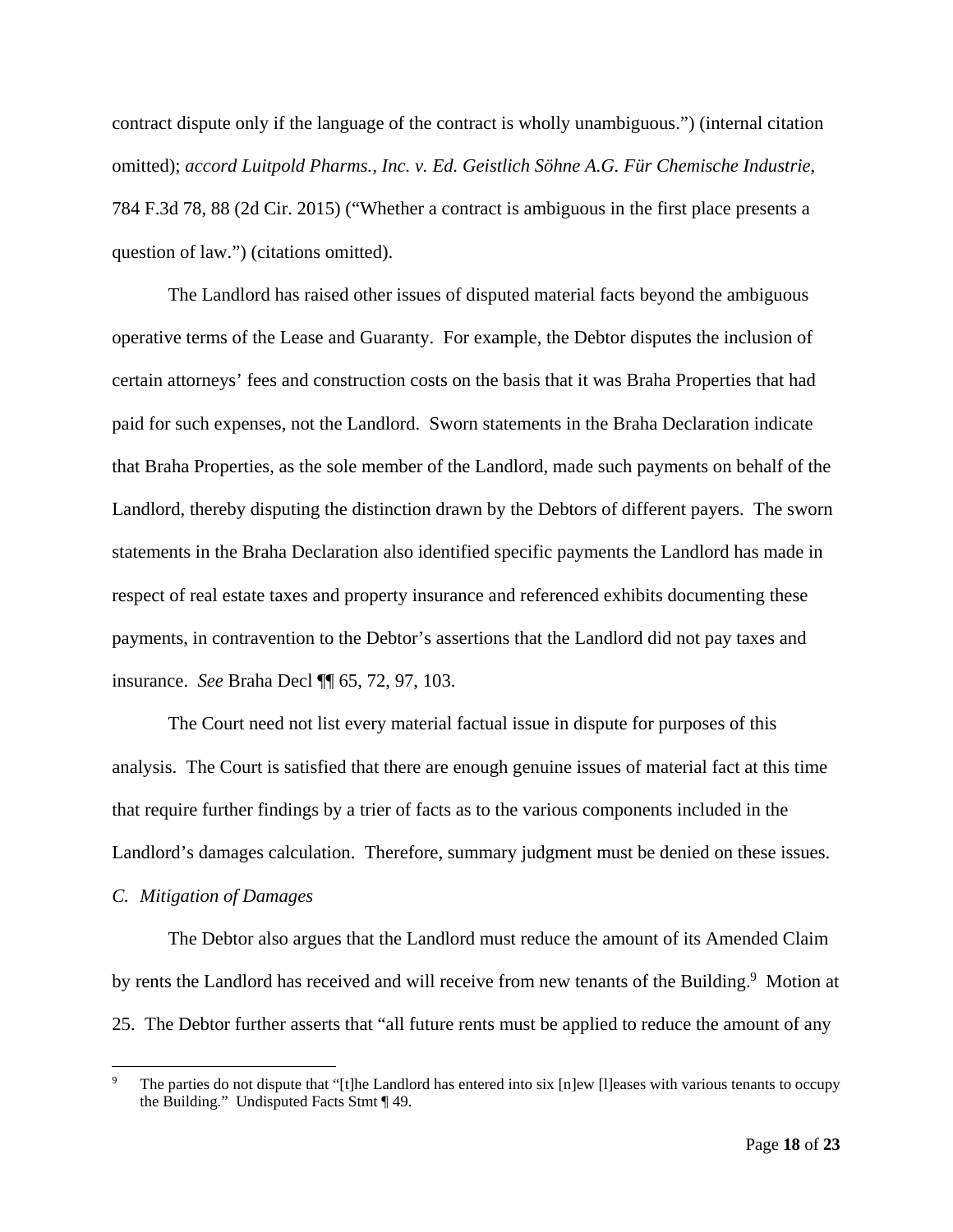allowed claim after the [*sic*] making the § 502(b)(6) calculation." *Id.* The Landlord counters that any mitigation from new rents actually received should be applied to the Landlord's actual damages, before application of the statutory cap.10 *See* Landlord's Opp. to Motion at 30.

The Debtor's belief that mitigating new rents should reduce the Landlord's damages after applying the statutory cap runs contrary to the existing caselaw. The established view is that any resulting rents from a landlord's reletting of the leased premises are "deducted from the claim before the damage cap of section 502(b)(6)(A) is calculated." 4 *Collier on Bankruptcy*, ¶ 502.03[7][i] at 502-48 (16th rev. ed. 2012); *see also In re Bob's Sea Ray Boats, Inc.*, 143 B.R. 229, 231 (Bankr. D.N.D. 1992) ("Any rents received in consequence of re-letting are not, however, applied toward satisfaction of the section 502(b)(6) claim after making the statutory calculations, rather such payments are deducted from the landlord's total actual lease termination damages, before the section 502(b)(6) cap is applied.") (citing *In re Goldblatt Bros., Inc.*, 66 Bankr. 337 (Bankr. N.D. Ill. 1986)); *Fifth Avenue Jewelers, Inc. v. Great East Mall, Inc., (In re Fifth Avenue Jewelers, Inc.)*, 203 B.R. 372 (Bankr. W.D. Pa. 1996) (same); *In re All for a Dollar*, 191 B.R. 262 (Bankr. D. Mass. 1996) (same). Indeed, the Debtor's own cited authority actually supports the *Landlord's* position that any mitigation of damages from reletting to the new tenants should be factored into the Landlord's overall claim for damages, not from the Landlord's capped damages under section 502(b)(6). *See In re Episode USA, Inc.*, 202 B.R. 691, 696 (Bankr. S.D.N.Y. 1996) ("Under § 502(b)(6), the allowable amount of a landlord's claim is equal to the lesser of (i) its total rejection damages, *which may take mitigation into account*, and (ii) the statutory cap computed under  $\S 502(b)(6)$ .") (emphasis added and citations omitted).

1

According to the Landlord, the Amended Claim already takes mitigation into account in that the post-eviction portion of its damages has been reduced by \$661,775 (representing the rents received by the Landlord under the new tenants' leases as of the date of the Amended Claim). *Id.*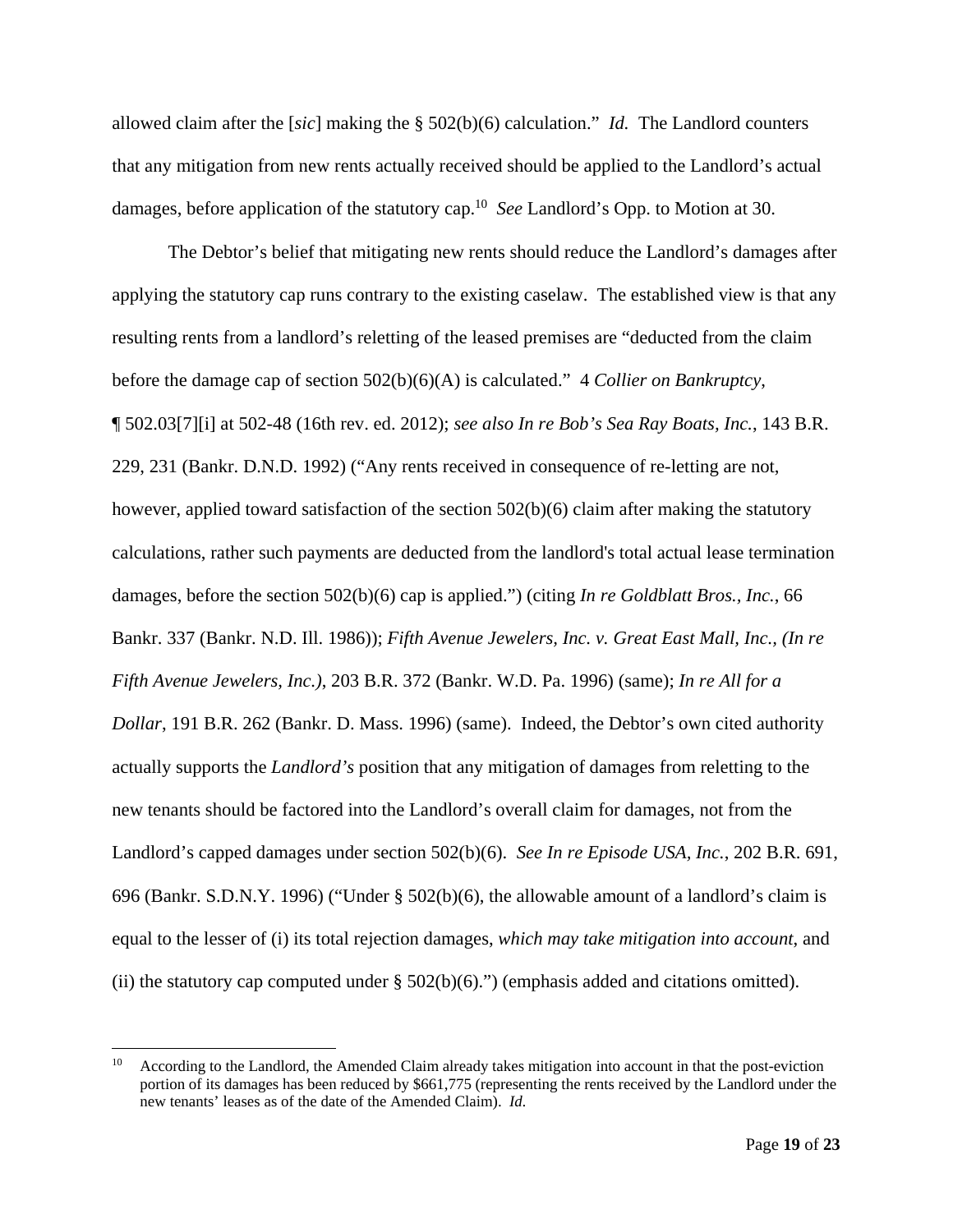These same legal precedents also make clear that "Section 502(b)(6)(A) is not a formula for calculating damages; it is simply a method to cap damages calculated under the terms of the lease and state law." *In re USinternetworking, Inc.*, 291 B.R. 378, 380 (Bankr. D. Md. 2003) (citing *Steven Windsor, Inc.*, 201 B.R. 133, 135 (Bankr. D. Md. 1996)); *accord In re Peters*, 2004 Bankr. LEXIS 787, at \*9 (Bankr. E.D. Pa. May 7, 2004) ("The amount of a landlord's damage claim before application of § 502(b)(6) is ascertained by reference to the lease and applicable state law.") (citing *In re Fifth Ave. Jewelers*, 203 B.R. at 376); *Unsecured Creditors' Comm. v. Strobeck Real Estate (In re Highland Superstores)*, 154 F.3d 573, 579 (6th Cir. 1998) (stating that courts have "uniformly held that a lessor's damages are computed in accordance with the terms of the debtor's lease and applicable state law, and then are limited by application of section 502(b)(6)") (citing *In re Gantos, Inc.*, 176 B.R. 793, 795 (Bankr. W.D. Mich. 1995)); *In re Iron Oak Supply Corp*., 169 B.R. 414, 416-17 (Bankr. E.D. Cal. 1994) (same); *In re Thompson*, 116 B.R. 610, 613 (Bankr. S.D. Ohio 1990) (same).

Applying these cases to the facts here, the calculation of any mitigated damages from replacement tenants under the Lease must therefore be determined under the terms of the Lease and New York state law. Just *how* damages are to be mitigated under New York law—such as whether all future rents a landlord will receive from new tenants (as proposed by the Debtor), or only rents actually received by a landlord (as proposed by the Landlord), and whether the future rents remaining under the relevant term must then be discounted to the present value—has not been addressed by either the Debtor or the Landlord. As a result, the Court is reserving its decision, and directs the parties to submit supplemental briefs on the issue of how the Landlord's damages would be mitigated, *under New York law*, by the rents from the six new tenants at the Building, without regard to the application of the statutory cap under Section 502(b)(6). *See*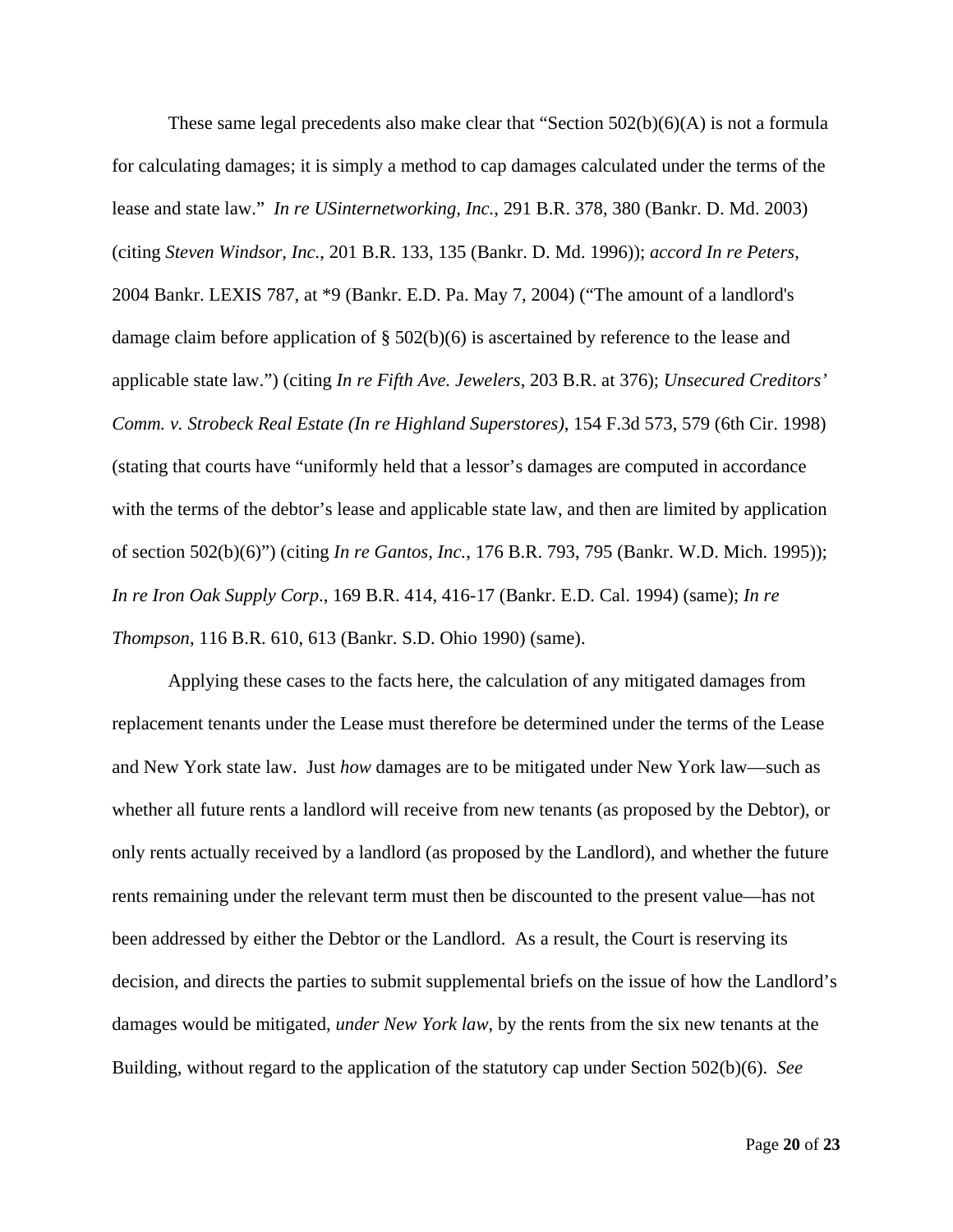*generally, Weisfelner v. Blavatnik (In re Lyondell Chem. Co.)*, 2016 Bankr. LEXIS 25, at \*46 (Bankr. S.D.N.Y. Jan. 4, 2016) (directing the parties to submit, pursuant to Federal Rule of Civil Procedure 44.1, additional briefing on the applicability of Luxembourg law to the plaintiff's claim where the litigants' expert opinions on Luxembourg law were inadequate); *KLG Gates LLP v. Brown*, No. 13-CV-4972, 2013 U.S. Dist. LEXIS 177793, at \*2 (E.D.N.Y. Dec. 18, 2013) (requiring parties to submit supplemental briefing on issue of appellate standing where issue was not previously briefed by the parties).

#### *D. Actual Damages of the Landlord*

1

This Court was next asked to decide, as a matter of law, whether the Landlord has suffered any actual damage. The Debtor, in his Motion, makes the conclusory argument that "the Landlord is, in fact, now in a better position than if the Landlord and the Project Manager/Tenant had actually completed the Renovations and sold the condominium Units, and has suffered no actual damages." As purported evidence, the Debtor references a page-print of an online listing that appears to show an asking price of \$29,500,000 for the Building. *See* Motion at 27; Ancona Aff. in Support of Summary Judgment ¶ 55; Webpage printout (Ex. O to Ancona Aff. in Support of Summary Judgment). No details were provided as to how or from whom this web page was obtained, when such listing was posted, for what purpose, how long ago it was taken down, who had determined the asking price of \$29.5 million and by what method this valuation was arrived at, making its reliability and admissibility entirely questionable.<sup>11</sup> *See* Fed. R. Civ. Proc. 56(c)(4) ("An affidavit or declaration used to support or

<sup>&</sup>lt;sup>11</sup> The Court is not now making any determination as to the exhibit's admissibility at trial, as it is unclear whether the Landlord has challenged the exhibit's admissibility. Aside from the statement that "[t]he Debtor offers no expert testimony or admissible evidence for his valuation of the [Building]," this issue is otherwise not addressed by the Landlord. *See* Braha Decl ¶ 55; Landlord's Opp. To Summary Judgment. *Cf.* Fed. R. Civ. Proc. 56(c)(2) ("A party may object that the material cited to support or dispute a fact cannot be presented in a form that would be admissible in evidence.").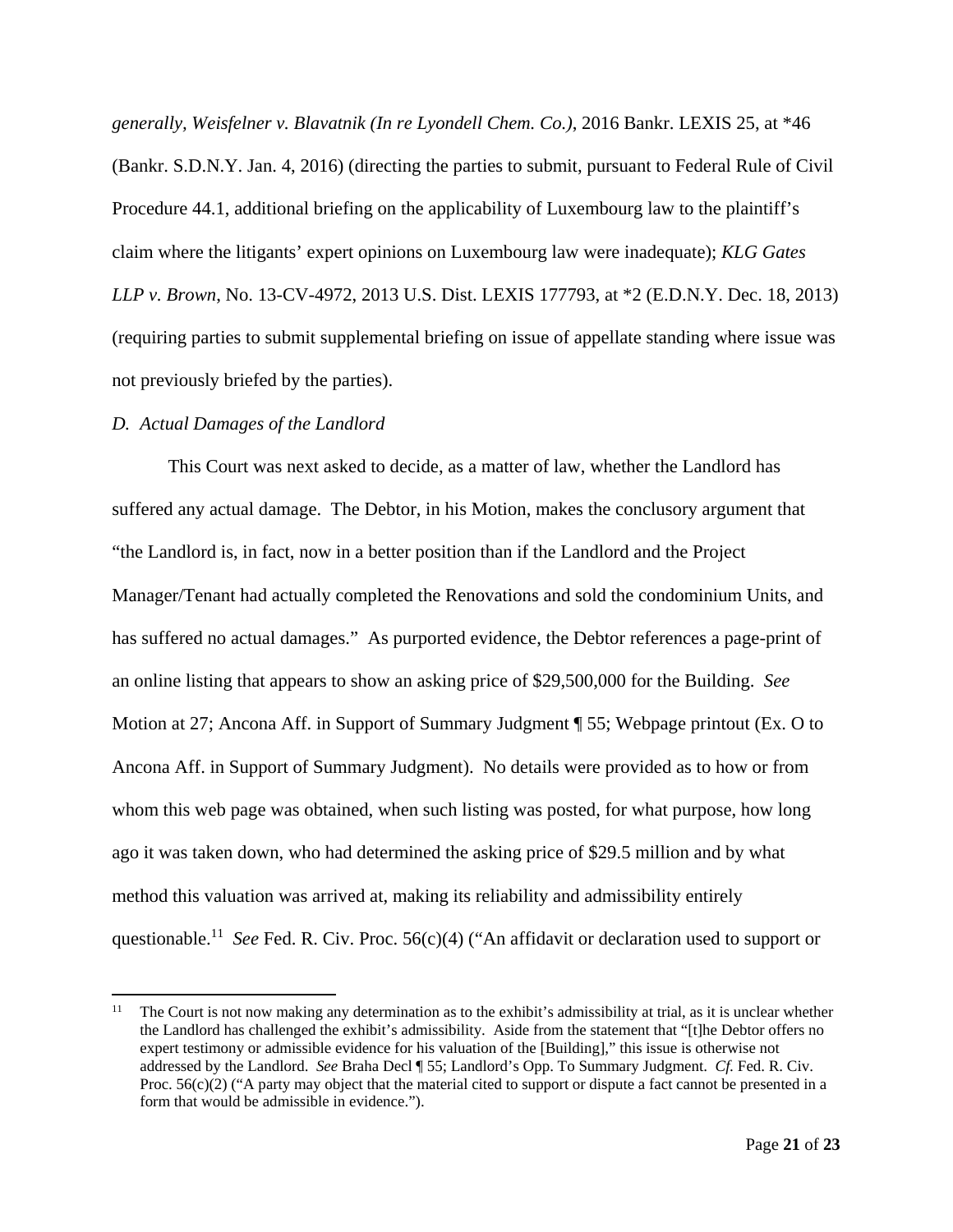oppose a motion must be made on personal knowledge, set out facts that would be admissible in evidence, and show that the affiant or declarant is competent to testify on the matters stated."); *accord Presbyterian Church of Sudan v. Talisman Energy, Inc.*, 582 F.3d 244, 264 (2d Cir. 2009) ("only admissible evidence need be considered by the trial court in ruling on a motion for summary judgment."); *cf. Madanat v. First Data Corp.*, 282 F.R.D. 304, 311 (E.D.N.Y. 2012) (finding that "information displayed on a website is hearsay that is not admissible under any exception"); *Novak v. Tucows, Inc.*, No. 06-CV-1909, 2007 U.S. Dist. LEXIS 21269, at \*15-19 (E.D.N.Y. Mar. 26, 2007) (granting motion to strike certain exhibits of web page printouts as hearsay and for lack of authentication under Fed. R. Evid. 901); *U.S. v. Jackson*, 208 F.3d 633, 637 (7th Cir. 2000) ("The web postings were not statements made by declarants testifying at trial, and they were being offered to prove the truth of the matter asserted. That means they were hearsay.") (citing Federal Rule of Evidence 801).

Even assuming that the web listing printout is admissible, it hardly demonstrates that the Landlord is in a better position now than if the Tenant had not breached the Lease, and so has not suffered any actual damages. Accordingly, the Court cannot, at this stage, conclude that the Landlord has not suffered any actual damages, and summary judgment as to this issue is denied.

## *E. Bad Faith Claim*

The Debtor's final issue for determination, as a matter of law, is whether the Landlord's Amended Claim should be reduced to zero and disallowed in its entirety based on bad faith. The Debtor, once again asserts in a conclusory manner that "the Amended Claim was presented for the improper purpose of harassing, prejudicing and punishing the Debtor and, thus, the Landlord is acting in extreme bad faith." The alleged bad faith is the fact that the Landlord has not applied the statutory cap under section 502(b)(6) to its claim, and the Amended Claim actually increased